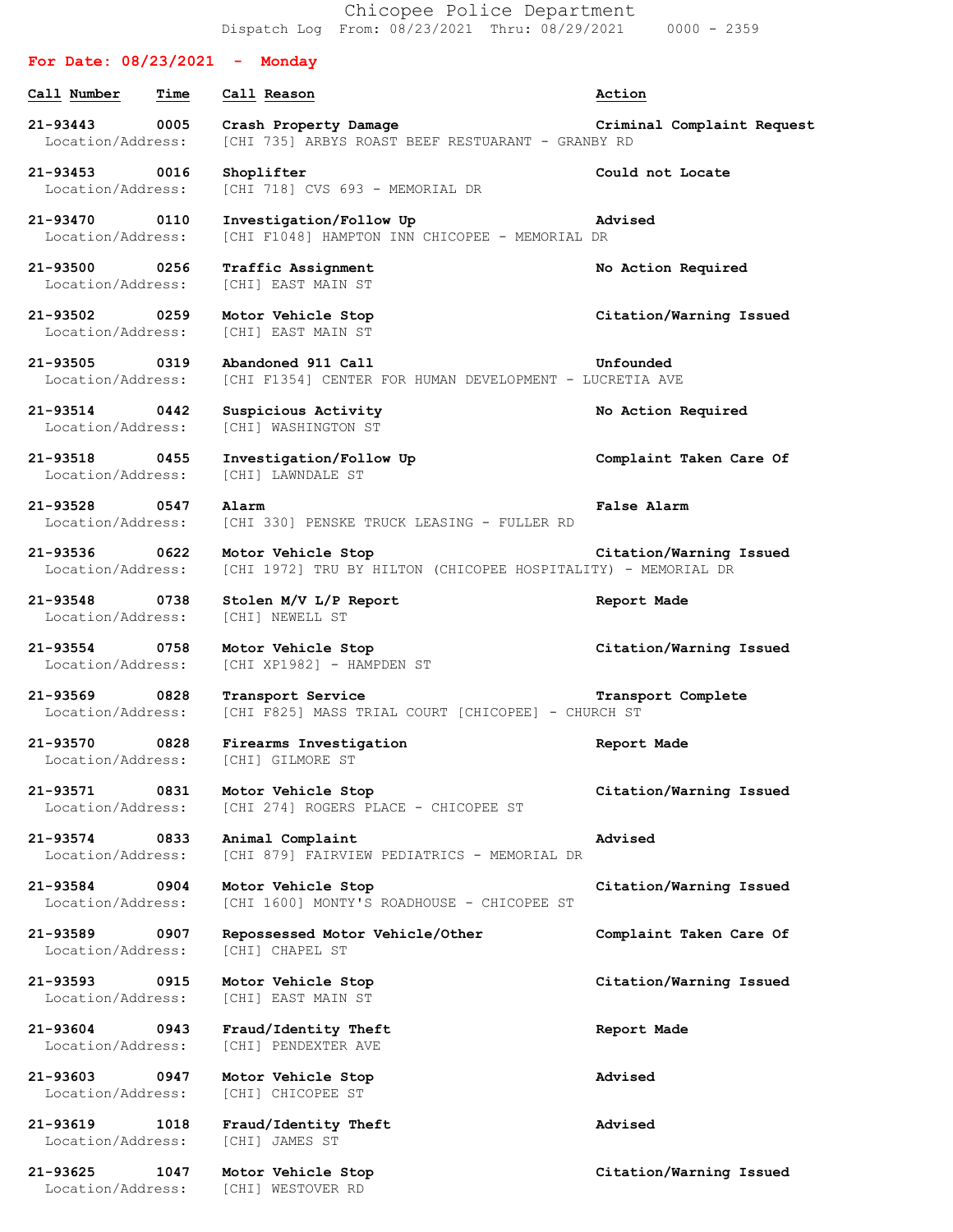| 21-93632<br>1117<br>Location/Address:     | Motor Vehicle Stop<br><b>[CHI] JAMES ST</b>                                | Citation/Warning Issued    |
|-------------------------------------------|----------------------------------------------------------------------------|----------------------------|
| 21-93636<br>1135<br>Location/Address:     | Suspicious Activity<br>[CHI] MADISON ST + WASHINGTON ST                    | No Action Required         |
| 21-93638<br>1149<br>Location/Address:     | Motor Vehicle Stop<br>[CHI] MEMORIAL DR + BRITTON ST                       | Citation/Warning Issued    |
| 21-93648<br>1230<br>Location/Address:     | Suspicious Activity<br>[CHI 1722] ALDI - MEMORIAL DR                       | Could not Locate           |
| 21-93649<br>1238<br>Location/Address:     | Public Service<br>[CHI] WESTOVER RD + MEMORIAL DR                          | Advised                    |
| 21-93650<br>1242<br>Location/Address:     | Fraud/Identity Theft<br>[CHI 706] PEOPLES BANK - MEMORIAL DR               | Report Made                |
| 21-93672<br>1329<br>Location/Address:     | Abandoned 911 Call<br>[CHI 804] PANERA - MEMORIAL DR                       | Advised                    |
| 21-93674 1338<br>Location/Address:        | Public Service<br>[CHI] MAPLE ST                                           | Assist Given               |
| 21-93676<br>1352<br>Location/Address:     | Motor Vehicle Stop<br>[CHI] WESTOVER RD                                    | Citation/Warning Issued    |
| $21 - 93680$<br>1402<br>Location/Address: | Motor Vehicle Stop<br>[CHI 354] EXPORT AUTO SALES INC - CHICOPEE ST        | Citation/Warning Issued    |
| 21-93682<br>1405<br>Location/Address:     | Motor Vehicle Stop<br>[CHI] WESTOVER RD                                    | Citation/Warning Issued    |
| 21-93690<br>1423<br>Location/Address:     | Motor Vehicle Stop<br>[CHI] WESTOVER RD                                    | Citation/Warning Issued    |
| 1435<br>21-93694<br>Location/Address:     | Disturbance<br>[CHI] MAPLE ST                                              | Advised                    |
| 21-93696<br>1438<br>Location/Address:     | BY LAW VIOLATION<br>[CHI 269] JENROSE WINES & LIQUORS - CHICOPEE ST        | Advised                    |
| 21-93697<br>1438<br>Location/Address:     | Assault & Battery Complaint<br>[CHI] PROSPECT ST                           | Criminal Complaint Request |
| 21-93699 1500<br>Location/Address:        | Abandoned 911 Call<br>[CHI] WORTHINGTON ST                                 | <b>False Alarm</b>         |
| 21-93701 1507<br>Location/Address:        | Alarm<br>[CHI] OXFORD ST                                                   | False Alarm                |
| 21-93703<br>1521<br>Vicinity of:          | Trespasser/Trespassing<br>[CHI 292] AMERICAN LEGION POST 452 - EXCHANGE ST | Advised                    |
| 21-93706<br>1530<br>Location/Address:     | Unwanted Party/Undesirable<br>[CHI 931] TD BANK NA - MEADOW ST             | Complaint Taken Care Of    |
| 21-93710 1537<br>Location/Address:        | Fraud/Identity Theft<br>[CHI] JAMES ST                                     | Advised                    |
| 1542<br>21-93711<br>Vicinity of:          | Disabled Motor Vehicle<br>[CHI] BRIDGE ST + MAIN ST                        | Assist Given               |
| 21-93715<br>1553<br>Location/Address:     | Alarm<br>[CHI 615] J.S.D MECHANIAL, INC - SHERIDAN ST                      | False Alarm                |
| 21-93726<br>1618<br>Vicinity of:          | Disabled Motor Vehicle<br>[CHI] FULLER RD + SHERIDAN ST                    | Assist Given               |
| 21-93731<br>1632<br>Location/Address:     | Shoplifter<br>[CHI XP2050] FAMILY DOLLAR - MEADOW ST                       | Advised                    |
| 1639<br>21-93734<br>Vicinity of:          | Crash Property Damage<br>[CHI 1583] LIBERTY TAX - BROADWAY                 | Assist Given               |
| 21-93746<br>1707<br>Location/Address:     | Neighbor/Landlord Dispute<br>[CHI] MCCARTHY AVE                            | Advised                    |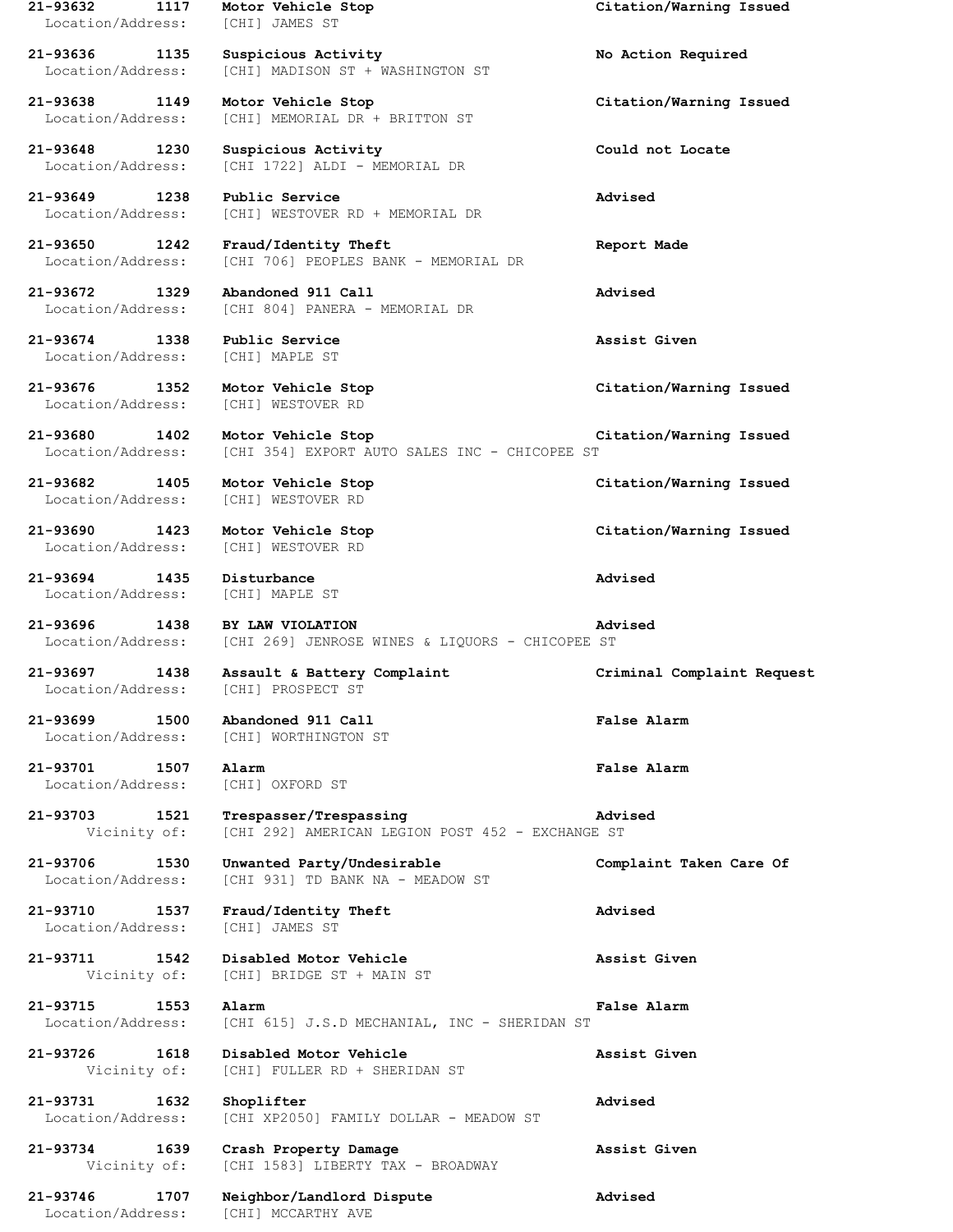| 21-93759 1739 Motor Vehicle Stop                                          | Location/Address: [CHI 927] CHUCKS AUTO SERVICE - WEST ST                                     | Criminal Complaint Request |
|---------------------------------------------------------------------------|-----------------------------------------------------------------------------------------------|----------------------------|
| 21-93763 1751<br>Location/Address:                                        | Abandoned 911 Call<br>[CHI XF1652] FAMILY DOLLAR - MEADOW ST                                  | No Action Required         |
| 21-93770 1816<br>Vicinity of:                                             | Investigation/Follow Up<br>[CHI 297] - JAMES ST                                               | Advised                    |
| 21-93774 1827<br>Location/Address:                                        | MV COMPLAINT/TRAFFIC/PARKING<br>[CHI] AMES AVE                                                | Complaint Taken Care Of    |
| Location/Address:                                                         | 21-93788 1915 MV COMPLAINT/TRAFFIC/PARKING<br>[CHI] CANAL ST                                  | Complaint Taken Care Of    |
| Location/Address: [CHI] BELL ST                                           | 21-93790 1925 MV COMPLAINT/TRAFFIC/PARKING                                                    | Complaint Taken Care Of    |
|                                                                           | 21-93793 1934 MV COMPLAINT/TRAFFIC/PARKING<br>Vicinity of: [CHI] OLD FIELD RD + KURTZ ST      | Report Made                |
| 21-93794 1941 Disturbance<br>Location/Address:                            | [CHI XP1990] - CHAPIN ST                                                                      | Report Made                |
| 21-93795 1950<br>Location/Address:                                        | Abandoned 911 Call<br>[CHI F874] (SMOC) - SPRINGFIELD ST                                      | Could not Locate           |
| 21-93801 2013<br>Location/Address:                                        | Unwanted Party/Undesirable<br>[CHI F1187] MONTCALM HEIGHTS - NEW LUDLOW RD                    | Could not Locate           |
| 21-93805 2039<br>Location/Address:                                        | Shoplifter<br>[CHI 224] DOLLAR GENERAL - MEMORIAL DR                                          | Arrest Made                |
| 21-93807 2056<br>Location/Address:                                        | Suspicious Activity<br>[CHI XF1644] FULLER RD                                                 | No Action Required         |
| 21-93812 2115                                                             | Alarm<br>Location/Address: [CHI 235] COLONIAL CAFE INC - CHICOPEE ST                          | False Alarm                |
| 21-93813<br>2121 Alarm                                                    | Location/Address: [CHI F464] COLLEGIAN COURT - PARK ST                                        | False Alarm                |
| 2151<br>21-93816                                                          | Abandoned 911 Call<br>Location/Address: [CHI F1348] HILLSIDE ESTATES - NEW LUDLOW RD          | Could not Locate           |
| 21-93829 2248 Motor Vehicle Stop                                          | Vicinity of: [CHI] TD BANK AND 391 - GRATTAN ST                                               | Advised                    |
|                                                                           | 21-93831 2256 Transport Service<br>Location/Address: [LUD 1] HAMPDEN COUNTY JAIL - RANDALL RD | Transport Complete         |
| For Date: 08/24/2021 - Tuesday                                            |                                                                                               |                            |
| 21-93854 0049 Motor Vehicle Stop<br>Location/Address: [CHI] SHAWINIGAN DR |                                                                                               | Advised                    |
| 21-93861 0100 Motor Vehicle Stop                                          | Location/Address: [CHI] RIGHT BEFORE 391 SOUTH RAMP - GRATTAN ST                              | Criminal Complaint Request |
| Location/Address: [CHI] CLARENDON AVE                                     |                                                                                               | False Alarm                |
| 21-93867 0120 Motor Vehicle Stop<br>Location/Address:                     | [CHI F473] MY BROTHERS PLACE - GROVE ST                                                       | Citation/Warning Issued    |
| 21-93872 0130 Motor Vehicle Stop<br>Location/Address: [CHI] SHAWINIGAN DR |                                                                                               | Citation/Warning Issued    |
| 21-93881 0300 Motor Vehicle Stop                                          | Location/Address: [CHI] GRATTAN ST + HAWTHORN ST                                              | Citation/Warning Issued    |

## **21-93882 0310 Alarm False Alarm** Location/Address: [CHI F1206] ST STANISLAUS SOCIAL CLUB - CHESTNUT ST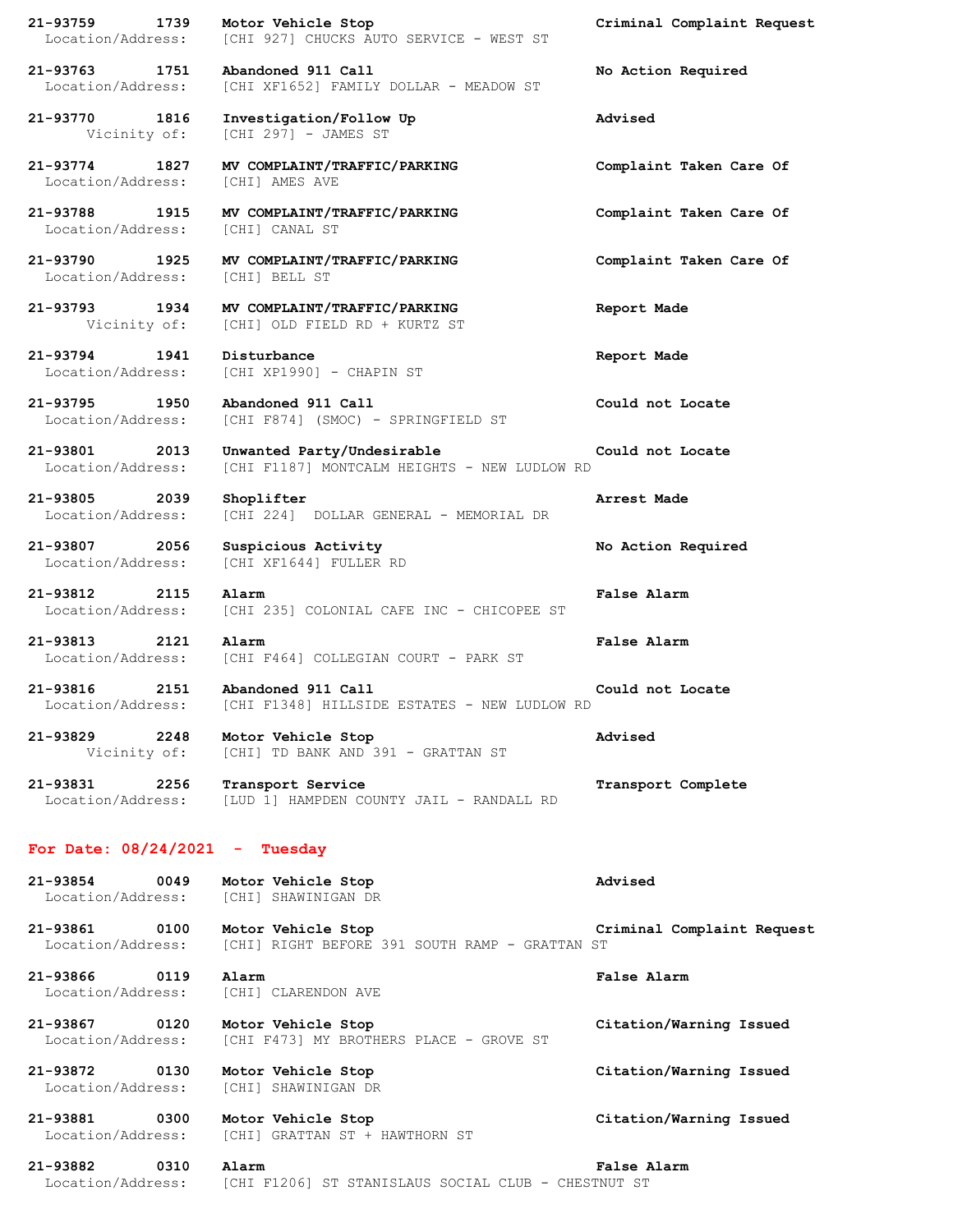Location/Address: [CHI] BELMONT ST

Location/Address: [CHI] IAO LIBRARY - FRONT ST

Location/Address: [CHI] MCKINSTRY AVE

Location/Address: [CHI] FAIRVIEW AVE

**21-93920 0726 Service of a Summons Not Served** Location/Address: [CHI] AMES AVE

**21-93921 0728 Crash Property Damage Report Made** Location/Address: [CHI] MEMORIAL DR

Location/Address: [CHI] WHITMAN ST

Location/Address: [CHI] EAST ST

Location/Address: [CHI] EAST ST

Location/Address: [CHI] MUSIAK DR

Location/Address: [CHI] DAYTON ST

**21-93987 0953 Public Service Assist Given** Location/Address: [CHI F825] MASS TRIAL COURT [CHICOPEE] - CHURCH ST

**21-93890 0358 Motor Vehicle Stop Citation/Warning Issued** Location/Address: [CHI] ACADEMY ST + FAIRVIEW AVE

**21-93894 0507 Neighbor/Landlord Dispute Report Made** Location/Address: [CHI F1120] CANTERBURY ARMS APTS - EAST MAIN ST

**21-93902 0623 Service of a Summons Not Served** Location/Address: [CHI 110153532] - MONTGOMERY ST

**21-93907 0637 Service of a Summons Served in Hand** Location/Address: [CHI 444] - GRANBY RD

**21-93908 0640 Service of a Summons Served in Hand** Location/Address: [CHI] BEAUREGARD TER

**21-93909 0649 Service of a Summons Not Served**

**21-93911 0653 Motor Vehicle Stop Criminal Complaint Request**

**21-93912 0653 Service of a Summons Not Served** Location/Address: [CHI F1249] ASINOF AVE

**21-93913 0659 Service of a Summons Not Served** Location/Address: [CHI] VALLEY VIEW CT

**21-93914 0708 Service of a Summons Not Served**

**21-93917 0718 Service of a Summons Not Served**

**21-93939 0829 Public Service Assist Given**

**21-93942 0838 Motor Vehicle Stop Citation/Warning Issued** Location/Address: [CHI] EAST ST + BUTLER AVE

**21-93952 0845 Traffic Assignment Citation/Warning Issued**

**21-93960 0856 Abandoned 911 Call Advised**

**21-93961 0858 Disturbance Assist Given** Location/Address: [CHI F1120] CANTERBURY ARMS APTS - EAST MAIN ST

**21-93965 0908 Suspicious Activity Advised**

**21-93970 0923 ASSIST OTHER AGENCY No Action Required** Location: [CHI] NEAR WILLIMANSETT BRIDGE.

**21-93977 0939 Abandoned 911 Call Advised** Location/Address: [CHI] HILLSIDE AVE

**21-93978 0940 Disturbance Could not Locate** Location/Address: [CHI F1342] CVS PHARMACY - CENTER ST

Location/Address: [CHI] MCKINSTRY AVE

Location/Address: [CHI] MCKINSTRY AVE

**21-93956 0852 Motor Vehicle Stop Citation/Warning Issued**

**21-93979 0943 Motor Vehicle Stop Citation/Warning Issued**

**21-93984 0953 Motor Vehicle Stop Citation/Warning Issued**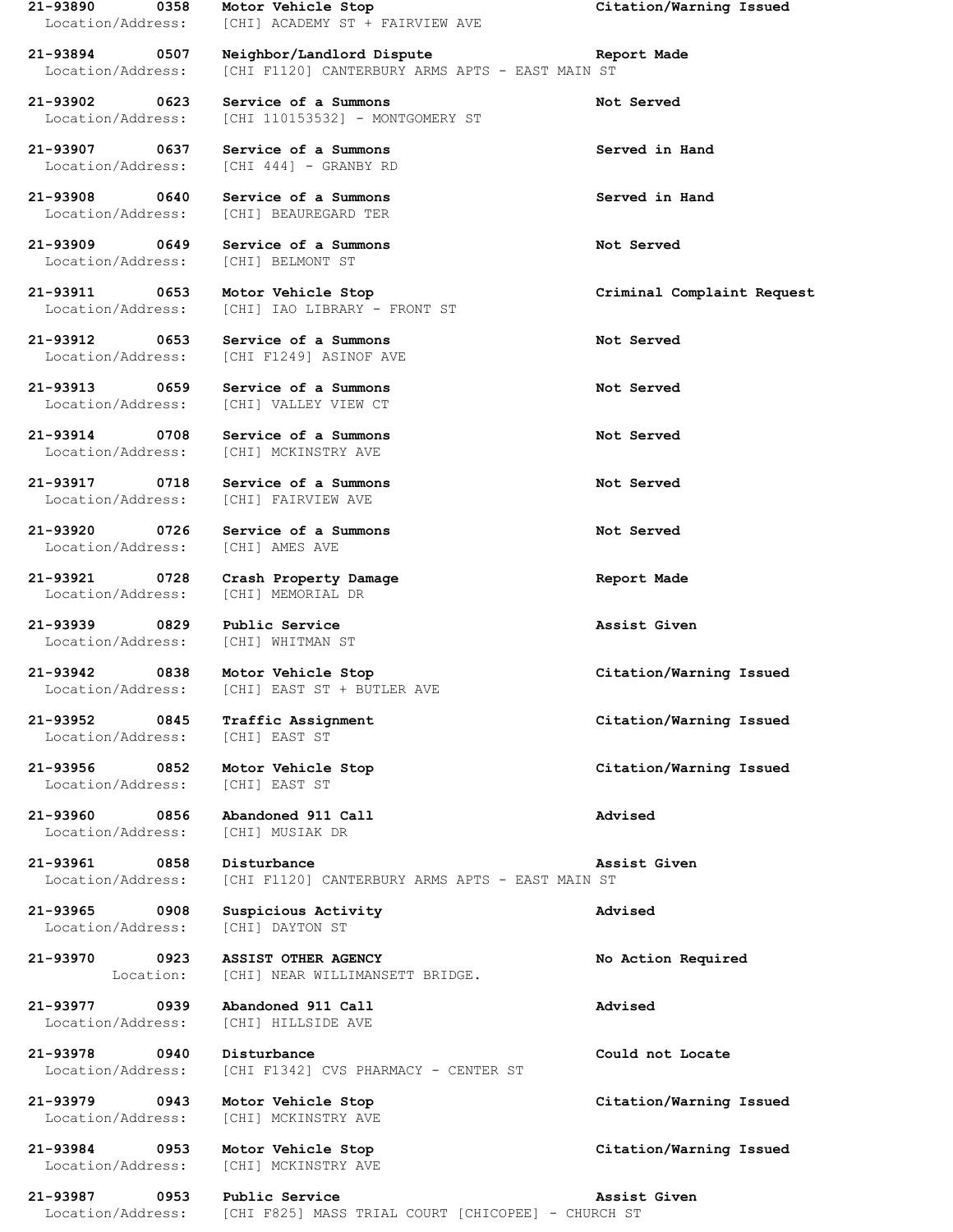| 1002<br>21-93991<br>Location/Address:     | Motor Vehicle Stop<br>[CHI] MCKINSTRY AVE                                     | Citation/Warning Issued                        |
|-------------------------------------------|-------------------------------------------------------------------------------|------------------------------------------------|
| 21-93996 1015<br>Location/Address:        | Motor Vehicle Stop<br>[CHI] MCKINSTRY AVE                                     | Citation/Warning Issued                        |
| 21-93999<br>1020<br>Location/Address:     | Missing Person<br>[CHI] ELCON DR                                              | Report Made                                    |
| 21-94000<br>1033<br>Location/Address:     | Alarm<br>[CHI] DELANEY AVE                                                    | False Alarm                                    |
| 21-94005<br>1033<br>Location/Address:     | Suspicious Activity<br>[CHI] DOWNEY ST                                        | Advised                                        |
| 21-94003<br>1036<br>Location/Address:     | Motor Vehicle Stop<br>[CHI] CENTER ST + EXCHANGE ST                           | Citation/Warning Issued                        |
| 21-94007<br>1047<br>Location/Address:     | Disturbance<br>[CHI 670] CUMBERLAND FARMS - MEMORIAL DR                       | Assist Given                                   |
| 21-94018<br>1105<br>Location/Address:     | Motor Vehicle Stop<br>[CHI 1396] CZAR DISTRIBUTING INC. - BUCKLEY BLVD        | Citation/Warning Issued                        |
| 1112<br>21-94020<br>Location/Address:     | Fraud/Identity Theft<br>[CHI] WHITE BIRCH AVE                                 | Advised                                        |
| 21-94023<br>1115<br>Location/Address:     | Suspicious Activity<br>[CHI 847] RAY ASH PARK - ARCADE ST                     | Complaint Taken Care Of                        |
| 1119<br>21-94026<br>Location/Address:     | Crash Personal Injury<br>[CHI] BROADWAY                                       | Criminal Complaint Request                     |
| 21-94028<br>1122<br>Location/Address:     | Motor Vehicle Stop<br>[CHI] JAMES ST                                          | Citation/Warning Issued                        |
| 21-94035<br>1140<br>Location/Address:     | Warrant Service<br>[CHI F1354] - LUCRETIA AVE                                 | Arrest Made                                    |
| $21 - 94034$<br>1142<br>Location/Address: | Motor Vehicle Stop<br>[CHI] NEW LUDLOW RD                                     | Citation/Warning Issued                        |
| 21-94036<br>1142<br>Location/Address:     | <b>ASSIST OTHER AGENCY</b><br>[CHI] MAY ST                                    | Assist Given                                   |
| 21-94039<br>1145<br>Location/Address:     | Larceny Complaint Past<br>[CHI 2498] CHICOPEE POLICE HEADQUARTERS - CHURCH ST | Report Made                                    |
| 21-94042<br>1155<br>Location/Address:     | Crash Property Damage<br>[CHI F1342] CVS PHARMACY - CENTER ST                 | Assist Given                                   |
| 21-94045 1204<br>Location/Address:        | Investigation/Follow Up<br>[CHI 847] - ARCADE ST                              | Advised                                        |
| 1219<br>21-94048<br>Location/Address:     | Motor Vehicle Stop<br>[CHI] MONTGOMERY ST                                     | Citation/Warning Issued                        |
| 21-94052 1237<br>Location/Address:        | Motor Vehicle Stop<br>[CHI 832] BELLAMY MIDDLE SCHOOL, EDWARD                 | Citation/Warning Issued<br>6-8 - PENDLETON AVE |
| 21-94058<br>1252<br>Location/Address:     | Public Service<br>[CHI F376] CURRY HONDA - MEMORIAL DR                        | Complaint Taken Care Of                        |
| 21-94067 1316<br>Location/Address:        | Motor Vehicle Stop<br>[CHI F862] SENTRY CLEANERS - JAMES ST                   | Citation/Warning Issued                        |
| 21-94074<br>1328<br>Location/Address:     | Motor Vehicle Stop<br>[CHI] SCHOOL ST                                         | Arrest Made                                    |
| 21-94076<br>1342<br>Location/Address:     | Fraud/Identity Theft<br>[CHI] CHAPEL ST                                       | Report Made                                    |
| 21-94085<br>1404<br>Location/Address:     | Motor Vehicle Stop<br>[CHI] PENDLETON AVE                                     | Advised                                        |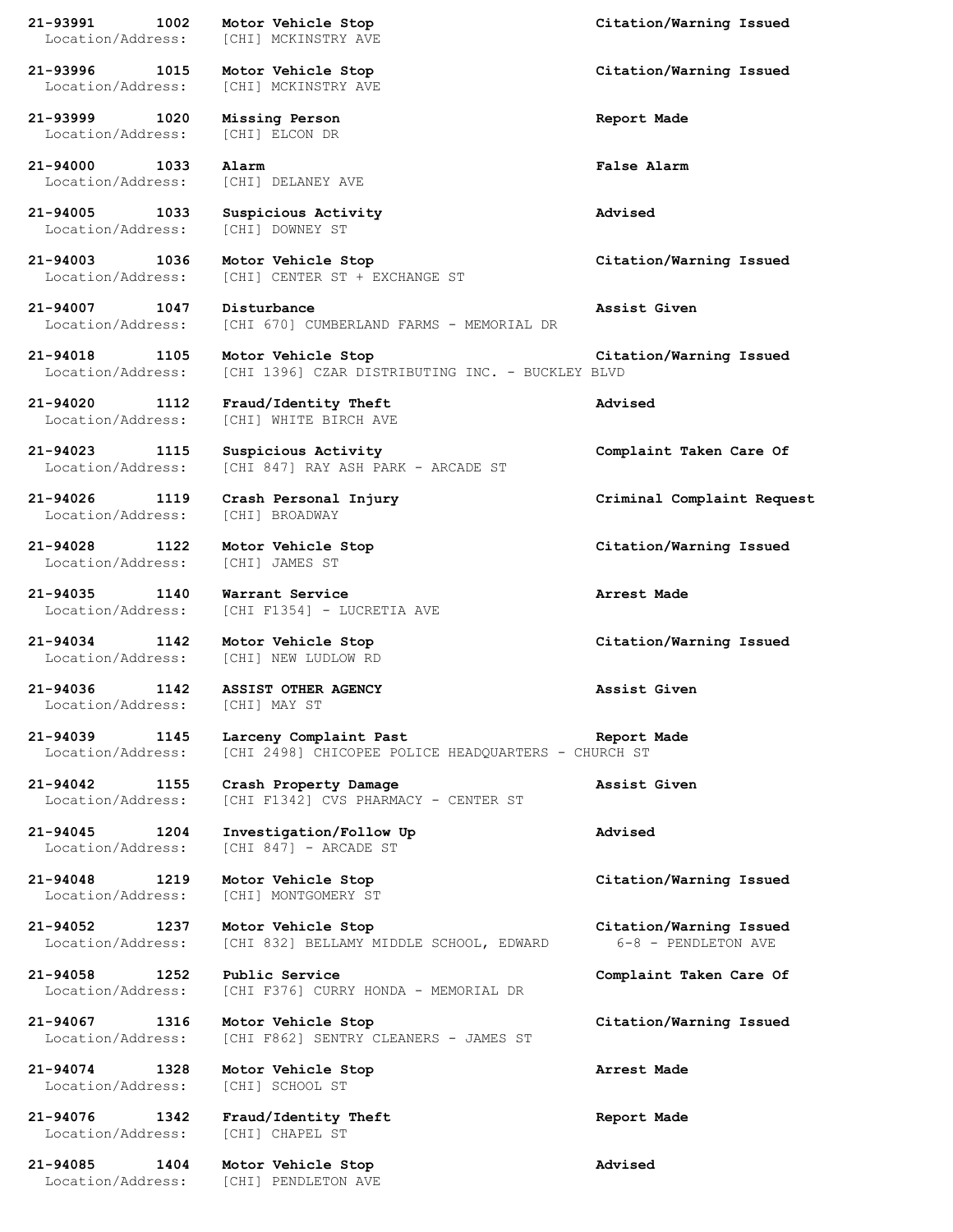| 21-94089<br>1420<br>Location/Address:     | Public Service<br>[CHI F825] MASS TRIAL COURT [CHICOPEE] - CHURCH ST           | No Action Required         |
|-------------------------------------------|--------------------------------------------------------------------------------|----------------------------|
| 21-94103 1445<br>Location/Address:        | Stolen M/V L/P Report<br>[CHI F1373] PREMIER TRANSPORTATION - TAXIWAY DR       | Report Made                |
| 21-94110 1459<br>Location/Address:        | Alarm<br>[CHI] DEBRA DR                                                        | False Alarm                |
| 21-94116<br>1509<br>Vicinity of:          | Abandoned 911 Call<br>[CHI] SPRINGFIELD ST                                     | Appears Secure After Check |
| 21-94120<br>1513<br>Location/Address:     | Crash Property Damage<br>[CHI 317] NAPA AUTO PARTS - EXCHANGE ST               | Advised                    |
| 21-94119 1515<br>Location/Address:        | Missing Person<br>[CHI 504] GRATTAN ST + DALE ST                               | Report Made                |
| 21-94121 1522<br>Location/Address:        | Disturbance<br>[CHI 718] CVS 693 - MEMORIAL DR                                 | Could not Locate           |
| 21-94123 1522<br>Location/Address:        | MV COMPLAINT/TRAFFIC/PARKING<br>[CHI] MARION ST                                | Advised                    |
| $21 - 94145$<br>1631<br>Location/Address: | Disabled Motor Vehicle<br>[CHI 644] STOP & SHOP SUPERMARKET - MEMORIAL DR      | Unfounded                  |
| $21 - 94148$<br>1642<br>Location/Address: | Alarm<br>[CHI 605] CHICOPEE HOUSING AUTHORITY - MEETINGHOUSE RD                | False Alarm                |
| 21-94153<br>1649<br>Vicinity of:          | Crash Property Damage<br>[CHI 269] JENROSE WINES & LIQUORS - CHICOPEE ST       | Assist Given               |
| $21 - 94154$<br>1651<br>Location/Address: | Transport Service<br>[LUD 1] HAMPDEN COUNTY JAIL - RANDALL RD                  | Transport Complete         |
| 21-94166<br>1716<br>Location/Address:     | Abandoned 911 Call<br>[CHI] AMERESCO ENERGY - NEW LOMBARD RD                   | False Alarm                |
|                                           | Alarm                                                                          | False Alarm                |
| 21-94176<br>1729<br>Location/Address:     | [CHI 751] B&G MECHANICAL CONTRACTORS INC - SECOND AVE                          |                            |
| 21-94179<br>1732<br>Location/Address:     | Service of a Summons<br>[CHI] FAIRVIEW AVE                                     | Served in Hand             |
| 21-94181<br>1733<br>Location/Address:     | MV COMPLAINT/TRAFFIC/PARKING<br>[CHI] FULLER RD                                | Assist Given               |
| 21-94180 1736<br>Location/Address:        | MV COMPLAINT/TRAFFIC/PARKING<br>[CHI 325] BOAT RAMP, MEDINA STREET - MEDINA ST | Complaint Taken Care Of    |
| 21-94186 1740<br>Location/Address:        | MV COMPLAINT/TRAFFIC/PARKING<br>[CHI] NEAR MASSPIKE ENTRANCE - MEMORIAL DR     | Could not Locate           |
| 21-94192<br>1801<br>Location/Address:     | Service of a Summons<br>[CHI] AMES AVE                                         | Served in Hand             |
| $21 - 94194$<br>1805<br>Location/Address: | Larceny Complaint Past<br>[CHI] QUARTUS ST                                     | Report Made                |
| 21-94196 1809<br>Location/Address:        | Neighbor/Landlord Dispute<br>[CHI] FAIRVIEW AVE                                | Advised                    |
| 21-94199 1818<br>Vicinity of:             | MV COMPLAINT/TRAFFIC/PARKING<br>[CHI 563] WALGREENS - MEADOW ST                | Could not Locate           |
| 21-94209<br>1848<br>Location/Address:     | Missing Person<br>[CHI] DAKOTA DR                                              | Report Made                |
| 21-94234<br>2049<br>Location/Address:     | Crash Personal Injury<br>[CHI] STREIBER DR                                     | Report Made                |
| 21-94243 2117<br>Location/Address:        | Alarm<br>[CHI 589] UHAUL STORAGE - MONTGOMERY ST                               | Appears Secure After Check |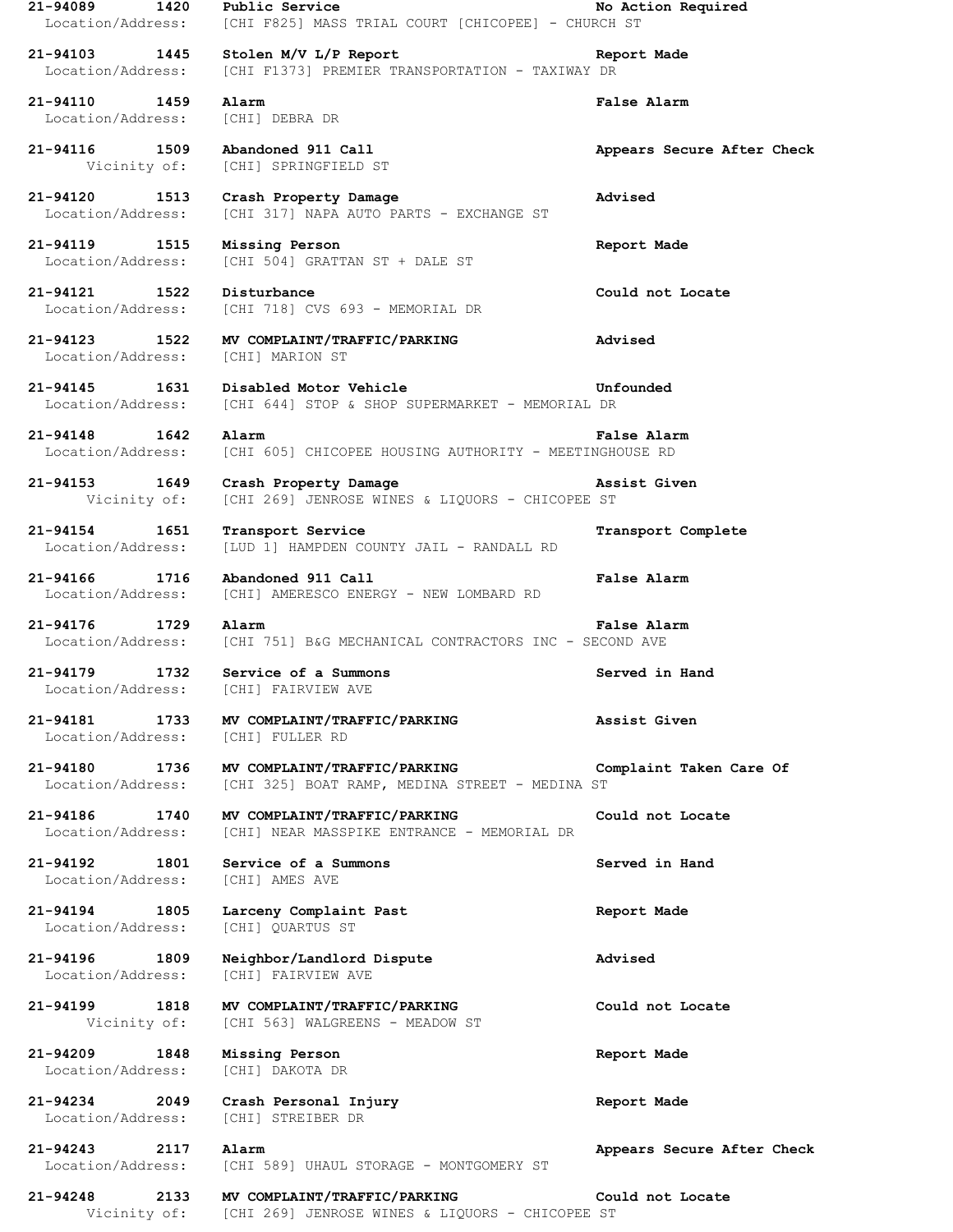**21-94252 2148 Motor Vehicle Stop Advised** Location/Address: [CHI 105] LIQUORSHED - BURNETT RD **21-94255 2150 Suspicious Activity Could not Locate** Location/Address: [CHI] INGHAM ST **21-94263 2216 MV COMPLAINT/TRAFFIC/PARKING Could not Locate** Location/Address: [CHI] ABBEY MEMORIAL DR + BROADWAY **21-94270 2249 Disabled Motor Vehicle Assist Given** Vicinity of: [CHI] NORTHBOUND LANES - MEMORIAL DR **21-94278 2346 Alarm False Alarm** Location/Address: [CHI F464] COLLEGIAN COURT - PARK ST **For Date: 08/25/2021 - Wednesday 21-94293 0037 Motor Vehicle Stop Citation/Warning Issued** Vicinity of: [CHI] EAST ST + BROADWAY **21-94295 0042 Motor Vehicle Stop Advised** Vicinity of: [CHI] CHICOPEE ST + DAYTON ST **21-94296 0047 Motor Vehicle Stop Criminal Complaint Request** Location/Address: [CHI] EAST ST **21-94309 0125 Public Service Assist Given** Location/Address: [CHI 574] PRIDE - MONTGOMERY ST **21-94323 0207 Suspicious Activity No Action Required** Location/Address: [CHI 1775] T - MOBILE - MEMORIAL DR **21-94330 0226 Alarm False Alarm** Location/Address: [CHI 1775] T - MOBILE - MEMORIAL DR **21-94331 0227 Alarm False Alarm** Location/Address: [CHI] CHICOPEE CITY HALL - SPRINGFIELD ST **21-94342 0312 Public Service No Action Required** Location/Address: [CHI] MEADOWLARK LN **21-94357 0402 Alarm False Alarm** [CHI F1206] ST STANISLAUS SOCIAL CLUB - CHESTNUT ST **21-94365 0429 Unwanted Party/Undesirable Complaint Taken Care Of** Vicinity of: [CHI 1196] SHELL - WEST ST **21-94373 0523 Alarm False Alarm** Location/Address: [CHI] HAVEN AVE **21-94374 0527 Motor Vehicle Stop Citation/Warning Issued** Vicinity of: [CHI F614] GENOS AUTO SERVICE - SHERIDAN ST **21-94376 0543 Suspicious Activity Advised** Location/Address: [CHI 292] AMERICAN LEGION POST 452 - EXCHANGE ST **21-94379 0558 Motor Vehicle Stop Citation/Warning Issued** Location/Address: [CHI] EAST MAIN ST **21-94383 0625 Public Service Complaint Taken Care Of** Vicinity of: [CHI] EAST MAIN ST + BROADWAY **21-94386 0649 Motor Vehicle Stop Citation/Warning Issued** Location/Address: [CHI 636] DENNYS - MEMORIAL DR **21-94397 0707 Service of a Summons Not Served** Location/Address: [CHI] JAMES ST **21-94398 0708 Service of a Summons Not Served** Location/Address: [CHI] MEMORIAL DR **21-94403 0722 Suspicious Activity Advised** Location/Address: [CHI] SOUTH ST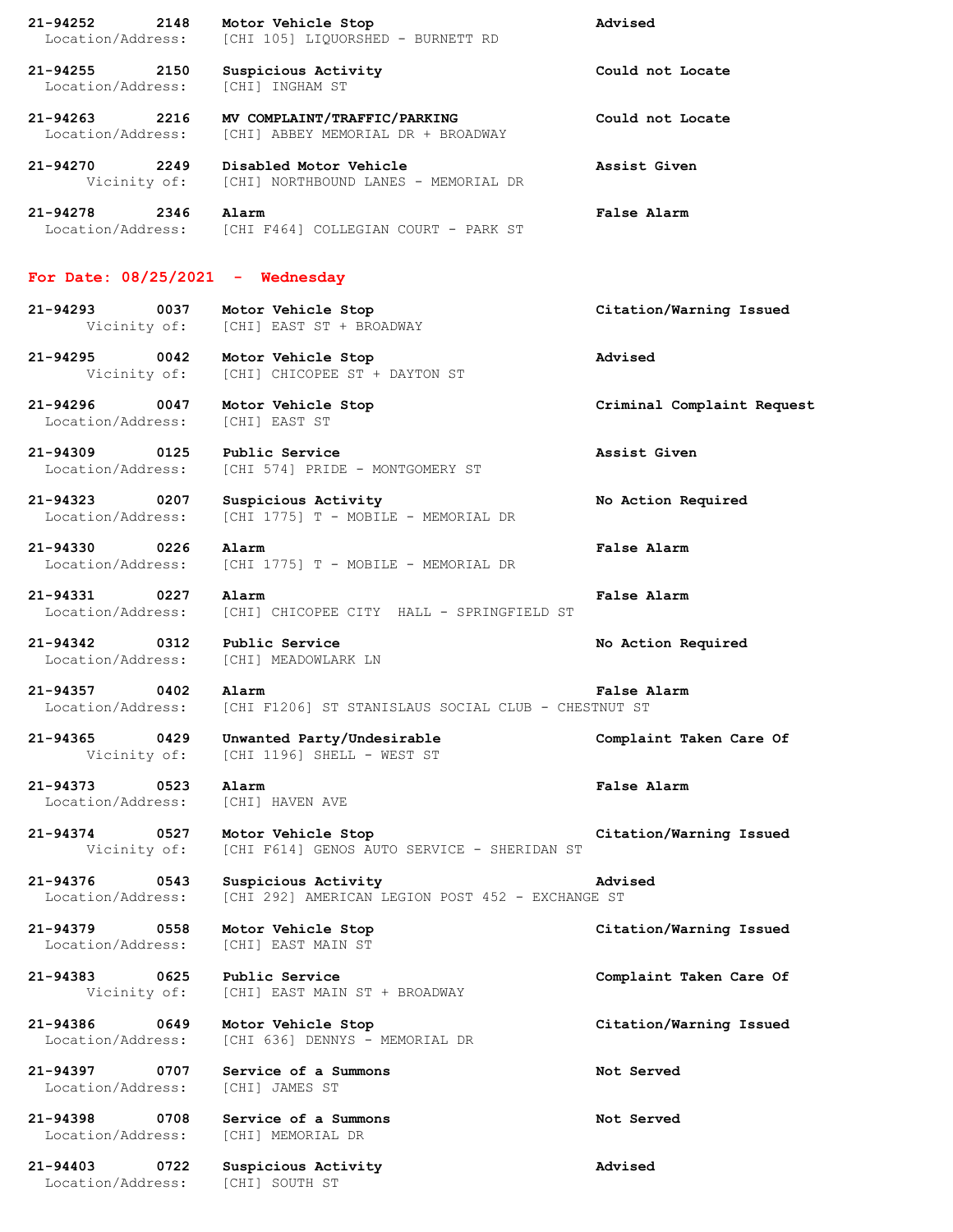| 21-94405<br>0728<br>Location/Address:     | Neighbor/Landlord Dispute<br>[CHI] MEMORIAL DR                                | Advised                 |
|-------------------------------------------|-------------------------------------------------------------------------------|-------------------------|
| $21 - 94407$<br>0738<br>Location/Address: | Fraud/Identity Theft<br>[CHI] JAMES ST                                        | Advised                 |
| 21-94421<br>0829<br>Location/Address:     | Suspicious Activity<br>[CHI] GRAPE ST                                         | Advised                 |
| 21-94424<br>0830<br>Location/Address:     | Larceny Complaint Past<br>[CHI F499] WESTOVER JOB CORPS - JOHNSON RD          | Report Made             |
| $21 - 94440$<br>0854<br>Location/Address: | Abandoned 911 Call<br>[CHI F53] TRINITY HEALTH OF NEW ENGLAND - MONTGOMERY ST | Assist Given            |
| $21 - 94442$<br>0857<br>Location/Address: | Disturbance<br>[CHI F1120] CANTERBURY ARMS APTS - EAST MAIN ST                | Report Made             |
| $21 - 94444$<br>0901<br>Location/Address: | Warrant Service<br>[CHI] PEARL ST                                             | Not Served              |
| $21 - 94453$<br>0913<br>Location/Address: | Warrant Service<br>[CHI] EMPIRE ST                                            | Not Served              |
| $21 - 94454$<br>0917<br>Location/Address: | MV COMPLAINT/TRAFFIC/PARKING<br>[CHI] UNDER THE VIADUCT - WHITMAN ST          | Advised                 |
| $21 - 94455$<br>0917<br>Location/Address: | Abandoned 911 Call<br>[CHI] GARDNER RD                                        | Advised                 |
| $21 - 94460$<br>0930<br>Location/Address: | Warrant Service<br>[CHI] GRATTAN ST                                           | Not Served              |
| 21-94466<br>0942<br>Location/Address:     | Suspicious Activity<br>[CHI] RIMMON AVE                                       | No Action Required      |
| $21 - 94465$<br>0943<br>Location/Address: | Motor Vehicle Stop<br>[CHI] CHURCH ST + MAIN ST                               | Citation/Warning Issued |
| 21-94469<br>0952<br>Location/Address:     | Abandoned 911 Call<br>[CHI] ACKER CIR                                         | Could not Locate        |
| 21-94471<br>0954<br>Location/Address:     | Suspicious Activity<br>[CHI] BELL ST                                          | No Action Required      |
| 21-94470 0956<br>Location/Address:        | Motor Vehicle Stop<br>[CHI] MEMORIAL DR + PENDLETON AVE                       | Advised                 |
| 21-94473 1002<br>Location/Address:        | Abandoned/Found Property<br>[CHI 325] BOAT RAMP, MEDINA STREET - MEDINA ST    | No Action Required      |
| 21-94478 1011<br>Vicinity of:             | MV COMPLAINT/TRAFFIC/PARKING<br>[CHI] FAIRVIEW AVE                            | Could not Locate        |
| $21 - 94488$<br>1048<br>Location/Address: | Abandoned 911 Call<br>[CHI] CHICOPEE ST                                       | Advised                 |
| 21-94491 1054<br>Location/Address:        | Illegal Dumping<br>[CHI XP1977] - GRATTAN ST                                  | Complaint Taken Care Of |
| 21-94494 1100<br>Location/Address:        | Disturbance<br>[CHI 1600] 733 GRILL - CHICOPEE ST                             | Complaint Taken Care Of |
| 21-94502 1131<br>Location/Address:        | ASSIST OTHER AGENCY<br>[CHI] MEADOWLARK LN                                    | Complaint Taken Care Of |
| 21-94505 1141<br>Location/Address:        | Disturbance<br>[CHI] ST JAMES AVE                                             | Report Made             |
| 21-94512 1212<br>Location/Address:        | Harassment/Threats<br>[CHI] KELLEY RD                                         | Report Made             |
| 21-94517 1219<br>Vicinity of:             | MV COMPLAINT/TRAFFIC/PARKING<br>[CHI] ROSE ST                                 | No Action Required      |
| $21 - 94516$<br>1225<br>Location/Address: | Warrant Service<br>[CHI] EMMET ST                                             | Not Served              |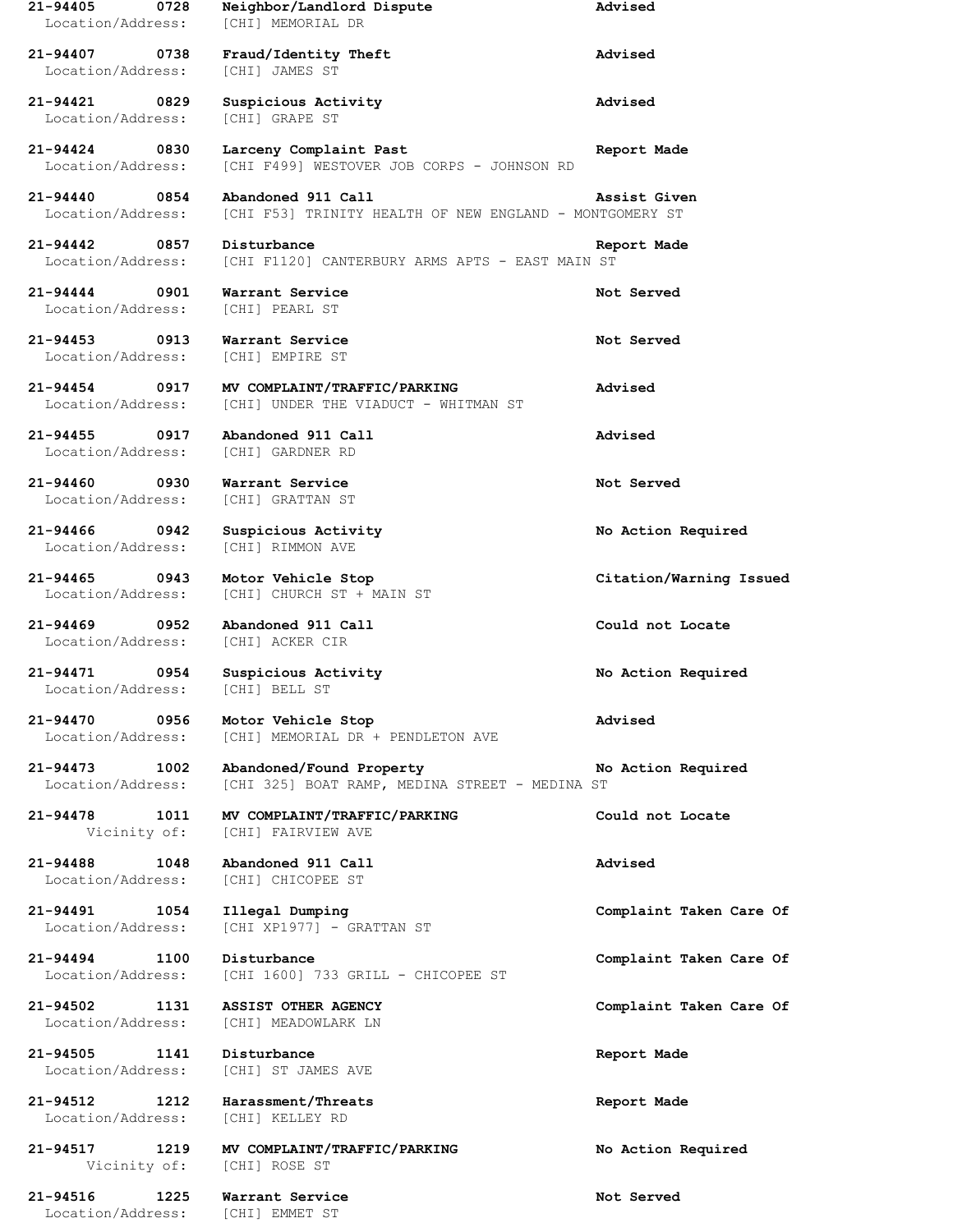| $21 - 94521$<br>1239<br>Location/Address: | Crash Property Damage<br>[CHI 1402] MCKINSTRY MARKET GARDEN INC - MONTGOMERY ST              | Report Made        |
|-------------------------------------------|----------------------------------------------------------------------------------------------|--------------------|
| 21-94523<br>1249<br>Vicinity of:          | Animal Complaint<br>[CHI] MEADOW ST                                                          | Could not Locate   |
| 21-94524 1250<br>Location/Address:        | Motor Vehicle Stop<br>[CHI] EASTERN DR + SOUTHERN DR                                         | Advised            |
| 21-94528<br>1252<br>Location/Address:     | Larceny Complaint Past<br>[CHI] TENNEY ST                                                    | Report Made        |
| $21 - 94533$<br>1306                      | Warrant Service<br>Location/Address: [CHI] CHICOPEE ST                                       | Not Served         |
| 21-94540<br>1321<br>Location/Address:     | Warrant Service<br>[CHI] FERRY ST                                                            | Not Served         |
| 21-94541<br>1322                          | Alarm<br>Location/Address: [CHI] MORGAN CIR                                                  | False Alarm        |
| 21-94546<br>1334<br>Location/Address:     | Warrant Service<br>[CHI] LEONARD ST                                                          | Served in Hand     |
| 21-94550 1347<br>Location/Address:        | Warrant Service<br>[CHI 2119] - POLASKI AVE                                                  | Not Served         |
| 21-94553<br>1400<br>Location/Address:     | Warrant Service<br>[CHI] EMERALD ST                                                          | Not Served         |
| 21-94554 1402<br>Location/Address:        | Harassment/Threats<br>[CHI F1088] MEMORIAL APTS [INC DEBRA DR.] - MEMORIAL DR                | Report Made        |
| 1413<br>21-94558<br>Location/Address:     | Alarm<br>[CHI 938] HOME DEPOT - MEMORIAL DR                                                  | False Alarm        |
| 21-94567<br>1433<br>Location/Address:     | Larceny Complaint Past<br>[CHI] PROSPECT ST                                                  | Unfounded          |
| 21-94568<br>1436<br>Location/Address:     | Mal Damage/VANDALISM-Past<br>[CHI] PLANTE CIR                                                | Report Made        |
| 21-94575<br>1449<br>Location/Address:     | Abandoned 911 Call<br>[CHI] DALE ST                                                          | No Action Required |
| 21-94577<br>1459<br>Location/Address:     | Crash Property Damage<br>[CHI 931] TD BANK NA - MEADOW ST                                    | Report Made        |
| 21-94583<br>1510<br>Location/Address:     | Shoplifter<br>[CHI 1722] ALDI - MEMORIAL DR                                                  | Arrest Made        |
| 21-94585<br>1517<br>Location/Address:     | Suspicious Activity<br>[CHI F1110] SIDE BY SIDE PRESCHOOL AND CHILDCARE CENTER - STREIBER DR | Unfounded          |
| 21-94594<br>1530<br>Location/Address:     | Suspicious Activity<br>[CHI 847] RAY ASH PARK - ARCADE ST                                    | Unfounded          |
| 21-94595<br>1534<br>Location/Address:     | Harassment/Threats<br>[CHI] COLUMBA ST                                                       | Advised            |
| 21-94600<br>1549<br>Location/Address:     | Crash Property Damage<br>[CHI F1342] CVS PHARMACY - CENTER ST                                | Unfounded          |
| 21-94607<br>1612<br>Location/Address:     | Larceny Complaint Past<br>[CHI] DEBRA DR                                                     | No Action Required |
| 21-94614<br>1626<br>Location/Address:     | Alarm<br>[CHI 615] J.S.D MECHANIAL, INC - SHERIDAN ST                                        | False Alarm        |
| 21-94615<br>1628<br>Vicinity of:          | Disabled Motor Vehicle<br>[CHI 730] TOWN FAIR TIRE CENTERS INC - MEMORIAL DR                 | No Action Required |
| 21-94624<br>1652                          | Abandoned 911 Call                                                                           | Assist Given       |

Location/Address: [CHI] CHARPENTIER BLVD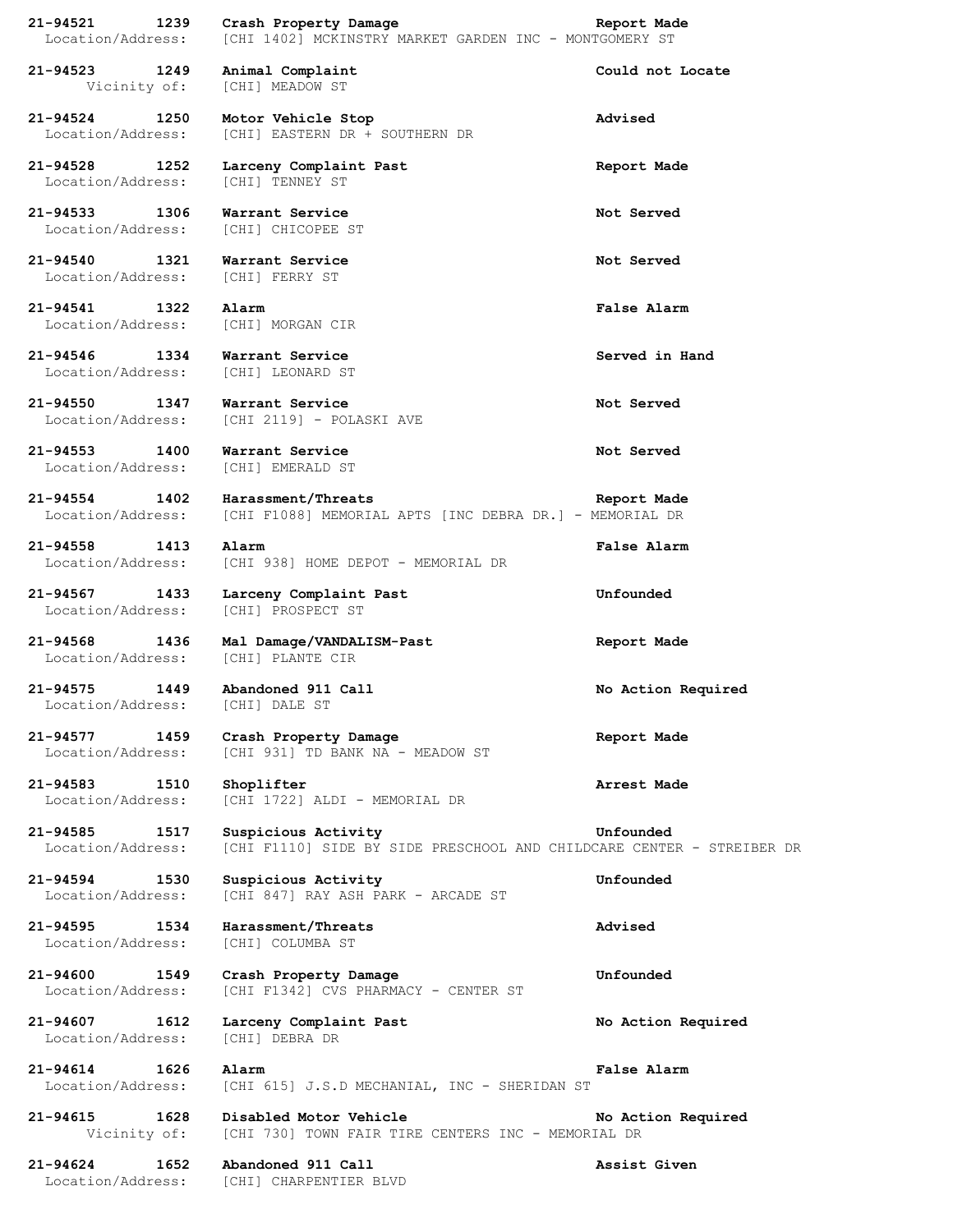| $21 - 94626$<br>1658<br>Location/Address: | MV COMPLAINT/TRAFFIC/PARKING<br>[CHI 276] SUNOCO A PLUS MINI MART - CHICOPEE ST       | Advised                    |
|-------------------------------------------|---------------------------------------------------------------------------------------|----------------------------|
| 21-94632 1724<br>Location/Address:        | Motor Vehicle Stop<br>[CHI] MEADOW ST + BRISTOL ST                                    | Advised                    |
| 21-94635 1725<br>Location/Address:        | MV COMPLAINT/TRAFFIC/PARKING<br>[CHI] ASHGROVE ST                                     | Advised                    |
| 21-94637 1733<br>Vicinity of:             | Suspicious Activity<br>[CHI 1891] PET SMART - MEMORIAL DR                             | Advised                    |
| 21-94642 1747<br>Location/Address:        | Crash Property Damage<br>[CHI] EAST ST                                                | Report Made                |
| 21-94655 1818<br>Location/Address:        | <b>ASSIST OTHER AGENCY</b><br>[CHI] THADDEUS ST                                       | Advised                    |
| 21-94662 1852<br>Location/Address:        | Transport Service<br>[LUD] LUDLOW HOC - RANDALL ST                                    | Transport Complete         |
| 21-94663 1852<br>Location/Address:        | MV COMPLAINT/TRAFFIC/PARKING<br>[CHI] WASHINGTON ST                                   | No Action Required         |
| 21-94665 1856<br>Location/Address:        | MV COMPLAINT/TRAFFIC/PARKING<br>[CHI] HOWARD ST                                       | Unfounded                  |
| 21-94668 1907<br>Location/Address:        | Harassment/Threats<br>[CHI F1120] CANTERBURY ARMS APTS - EAST MAIN ST                 | No Action Required         |
| 21-94704 2112<br>Location/Address:        | Harassment/Threats<br>[CHI 1506] - HAMPDEN ST                                         | Advised                    |
| 21-94706 2126<br>Location/Address:        | Crash Personal Injury<br>[CHI] GRANBY RD                                              | Criminal Complaint Request |
| 21-94722 2207<br>Location/Address:        | MV COMPLAINT/TRAFFIC/PARKING<br>[CHI] FALMOUTH RD                                     | Unfounded                  |
| 21-94721 2208<br>Location/Address:        | MV COMPLAINT/TRAFFIC/PARKING<br>[CHI 1722] ALDI - MEMORIAL DR                         | Complaint Taken Care Of    |
| 21-94723<br>2210<br>Location/Address:     | Alarm<br>[CHI 1714] UNION MART-2 - GRANBY RD                                          | False Alarm                |
| 21-94729 2239<br>Location/Address:        | Motor Vehicle Stop<br>[CHI] HAMPDEN ST + KENNEDY ST                                   | Advised                    |
| 21-94731 2249<br>Location/Address:        | Transport Service<br>[CHI F182] HAMPDEN COUNTY WOMANS - CENTER ST                     | Transport Complete         |
| 21-94738<br>2321<br>Location/Address:     | Public Service<br>[CHI] MEMORIAL DR                                                   | Advised                    |
|                                           | For Date: $08/26/2021$ - Thursday                                                     |                            |
| 21-94756<br>0026<br>Location/Address:     | Motor Vehicle Stop<br>[CHI F1343] CEDARWOOD CONDOS - CHICOPEE ST                      | Citation/Warning Issued    |
| 21-94759<br>0033<br>Location/Address:     | Suspicious Activity<br>[CHI F1150] CHICOPEE COMPREHENSIVE HIGH SCHOOL - MONTGOMERY ST | Advised                    |
| 21-94773<br>0057<br>Location/Address:     | Motor Vehicle Stop<br>[CHI F351] QUICK PICK CONVENIENCE - CHICOPEE ST                 | Citation/Warning Issued    |
| 21-94775<br>0106<br>Location/Address:     | Suspicious Activity<br>[CHI F368] CITY HALL ANNEX - FRONT ST                          | No Action Required         |
| 21-94779<br>0123<br>Location/Address:     | Alarm<br>[CHI F368] CITY HALL ANNEX - SPRINGFIELD ST                                  | False Alarm                |
| 21-94788 0147<br>Vicinity of:             | Suspicious Activity<br>[CHI] PROVIDENCE ST                                            | Could not Locate           |
| 21-94806<br>0222<br>Location/Address:     | Suspicious Activity<br>[CHI] BELL ST                                                  | No Action Required         |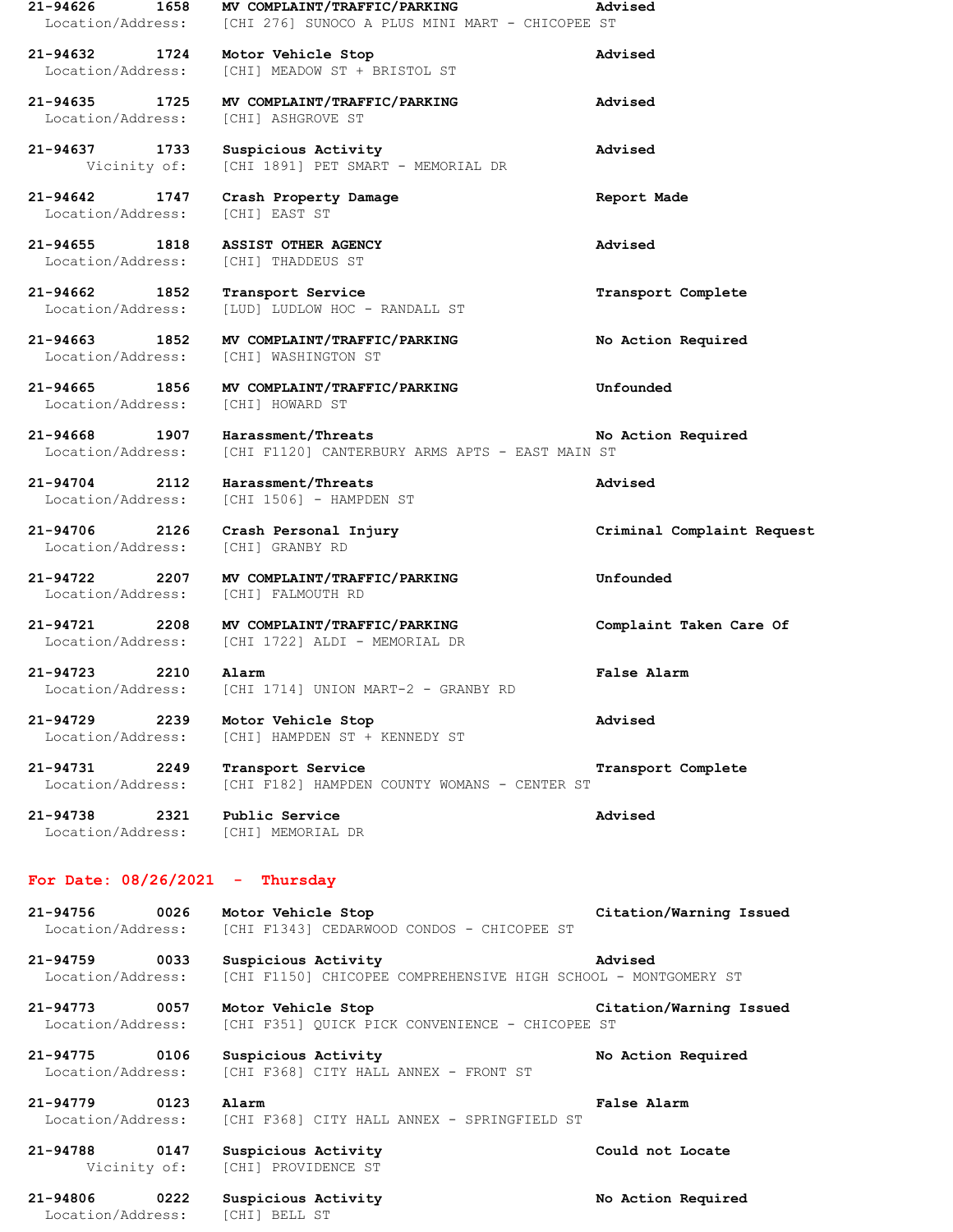Location/Address: [CHI] FAIRVIEW AVE **21-94827 0405 Suspicious Activity Complaint Taken Care Of** Location/Address: [CHI] DALEY ST **21-94828 0413 Animal Complaint Complaint Taken Care Of** Location/Address: [CHI] DALEY ST **21-94832 0440 Abandoned 911 Call False Alarm** Vicinity of: [CHI] EXCHANGE ST **21-94834 0511 Motor Vehicle Stop Citation/Warning Issued** Location/Address: [CHI] EAST ST + FRONTENAC ST **21-94836 0520 Traffic Assignment No Action Required** Vicinity of: [CHI] EAST MAIN ST **21-94839 0531 Motor Vehicle Stop Citation/Warning Issued** Location/Address: [CHI] EAST ST + MT ROYAL ST **21-94848 0645 MV COMPLAINT/TRAFFIC/PARKING Could not Locate** Vicinity of: [CHI] DOWN THE HILL - SPRINGFIELD ST **21-94853 0656 Traffic Assignment No Action Required** Location/Address: [CHI 429] KNIGHTS OF COLUMBUS - GRANBY RD **21-94856 0715 Motor Vehicle Stop Citation/Warning Issued** Vicinity of: [CHI] CHICOPEE ST + EMPIRE ST **21-94858 0723 Motor Vehicle Stop No Action Required** Location/Address: [CHI] EAST MAIN ST **21-94890 0835 Larceny Complaint Past Advised** Location/Address: [CHI] SPRINGFIELD ST **21-94899 0852 Abandoned 911 Call False Alarm** Location/Address: [CHI] PROSPECT ST **21-94900 0855 Abandoned 911 Call Could not Locate** Location/Address: [CHI] ROY ST **21-94902 0900 MV COMPLAINT/TRAFFIC/PARKING Advised** Location/Address: [CHI 1533] PRIDE TRUCK STOP - BURNETT RD **21-94908 0911 Neighbor/Landlord Dispute Advised** Location/Address: [CHI] STONINA DR **21-94909 0924 Disturbance Advised** Vicinity of: [CHI] CENTER ST + SCHOOL ST **21-94918 0957 Alarm Appears Secure After Check** Location/Address: [CHI] ELDRIDGE ST **21-94925 1013 Public Service Advised** Location/Address: [CHI 2498] CHICOPEE POLICE HEADQUARTERS - CHURCH ST **21-94928 1018 Crash Property Damage Report Made** Location/Address: [CHI] STATE ST **21-94929 1023 Warrant Service Report Made** Vicinity of: [CHI F1120] CANTERBURY ARMS APTS - EAST MAIN ST **21-94932 1023 Public Service Advised** Location/Address: [CHI] SUNRISE LN **21-94940 1108 Warrant Service Could not Locate** Location/Address: [CHI] EMMET ST **21-94949 1121 Illegal Dumping Advised** Location/Address: [CHI] HEARTHSTONE TER

**21-94812 0241 Harassment/Threats Advised**

**21-94957 1153 Alarm False Alarm** Location/Address: [CHI 1889] MED EXPRESS - MEMORIAL DR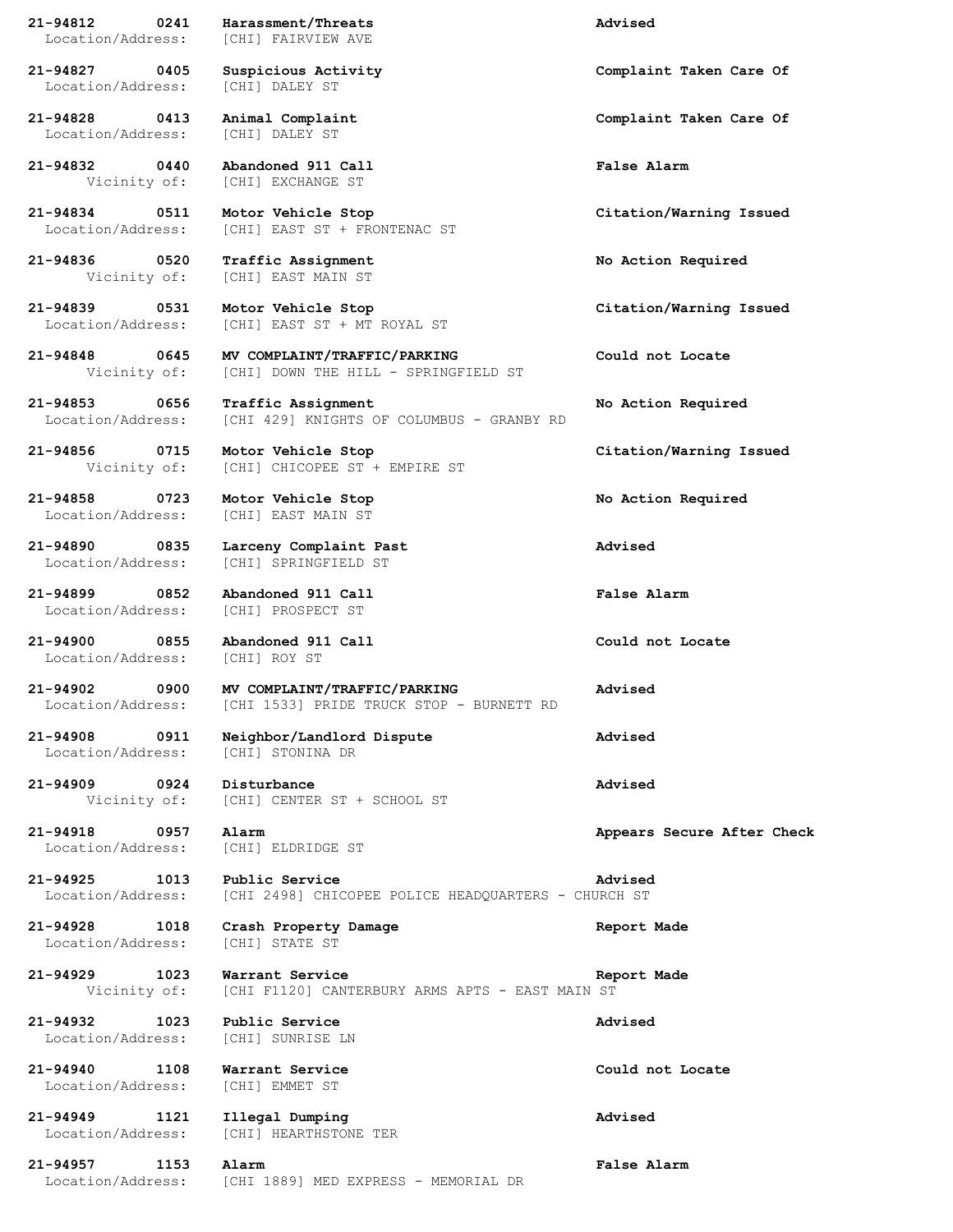**21-94964 1208 Warrant Service Not Served** Location/Address: [CHI] BALTIC AVE **21-94977 1245 Crash Property Damage Advised** Vicinity of: [CHI 1191] WALMART - MEMORIAL DR **21-94981 1245 Missing Person Report Made** Location/Address: [CHI] CHICOPEE ST **21-94986 1310 Unwanted Party/Undesirable Advised** Location/Address: [CHI] NASH ST **21-94989 1315 Unwanted Party/Undesirable Assist Given** Location/Address: [CHI] DEBRA DR **21-94988 1316 Motor Vehicle Stop Citation/Warning Issued** Location: [CHI] INTERSTATE 391 EXIT 1 **21-94995 1326 Traffic Assignment Complaint Taken Care Of** Location/Address: [CHI] MEMORIAL DR + FULLER RD **21-94991 1327 Crash Personal Injury Report Made** Location/Address: [CHI F1585] BROADWAY AUTO SHOP INC - BROADWAY **21-94996 1329 Suspicious Activity Advised** Location/Address: [CHI] ASINOF AVE **21-95017 1447 Motor Vehicle Stop Citation/Warning Issued** Vicinity of: [CHI] BRIDGE ST **21-95018 1448 Abandoned 911 Call No Action Required** Location/Address: [CHI 1568] FED EX GROUND - LONCZAK DR **21-95020 1454 Unwanted Party/Undesirable Advised** Location/Address: [CHI 271] C&T PIZZA INC - CHICOPEE ST **21-95022 1457 Disturbance Arrest Made** Location/Address: [CHI F368] CITY HALL ANNEX - FRONT ST **21-95041 1527 Disturbance Report Made** Location/Address: [CHI 2112] THEORY WELLNESS - FULLER RD **21-95045 1547 Missing Person Report Made** Location/Address: [CHI F641] WENDYS OLD FASHIONED HAMBURGERS AREA OFFICE - MEMORIAL DR **21-95047 1552 Public Service Complaint Taken Care Of** Location/Address: [CHI F825] MASS TRIAL COURT [CHICOPEE] - CHURCH ST **21-95059 1613 Shoplifter Report Made** Location/Address: [CHI 919] BIG Y WORLD CLASS MARKETS - MEMORIAL DR **21-95058 1614 Investigation/Follow Up Report Made** Location/Address: [CHI 504] - GRATTAN ST **21-95064 1618 Larceny Complaint Past Complaint Taken Care Of** Location/Address: [CHI 850] LINCOLN GROVE - PARK - BROADWAY **21-95067 1631 Abandoned 911 Call Could not Locate** Location/Address: [CHI] DWIGHT ST **21-95073 1637 Transport Service Transport Complete** Location/Address: [LUD 1] HAMPDEN COUNTY JAIL - RANDALL RD **21-95074 1645 Crash Property Damage Report Made** Location/Address: [CHI] MONTCALM ST **21-95076 1650 Crash Personal Injury Report Made** Vicinity of: [CHI 1287] CHANNEL 22 NEWS CENTER - BROADCAST CTR **21-95085 1656 Alarm Appears Secure After Check** Location/Address: [CHI 1206] FREEDOM CREDIT UNION - MEMORIAL DR **21-95087 1657 MV COMPLAINT/TRAFFIC/PARKING Could not Locate** Location/Address: [CHI] HEADING TOWARDS THE CENTER - CENTER ST **21-95089 1705 Alarm Appears Secure After Check** Location/Address: [CHI 1179] LAPORTE, SHEA & BORYS - CHURCH ST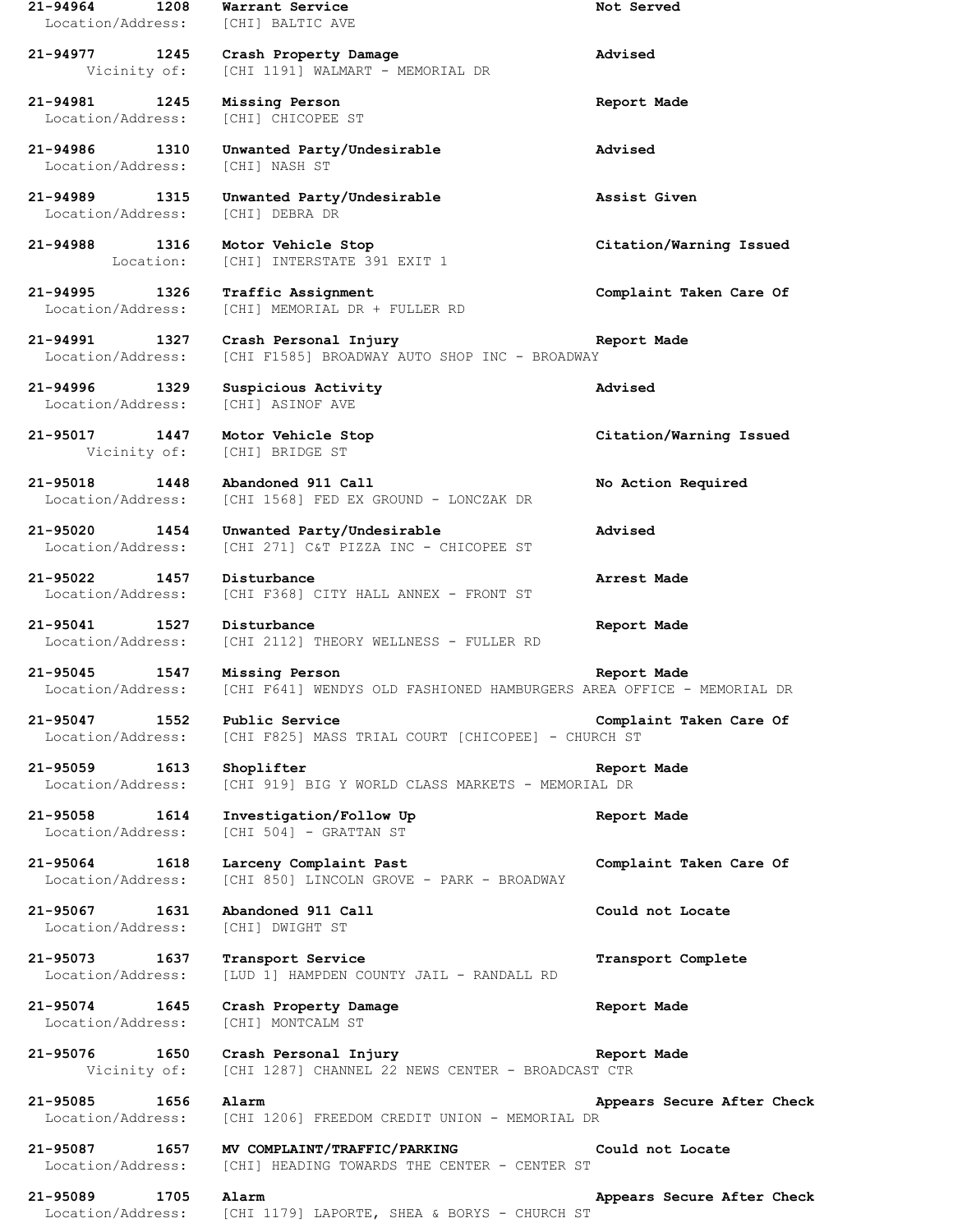**21-95092 1707 Neighbor/Landlord Dispute Assist Given** Location/Address: [CHI] HOPWOOD ST **21-95093 1709 Crash Property Damage Report Made** Location/Address: [CHI] EAST MAIN ST **21-95098 1725 MV COMPLAINT/TRAFFIC/PARKING Citation/Warning Issued** Location/Address: [CHI] PARK ST **21-95099 1725 Larceny Complaint Past Report Made** Location/Address: [CHI 1191] WALMART - MEMORIAL DR **21-95103 1735 MV COMPLAINT/TRAFFIC/PARKING Complaint Taken Care Of** Vicinity of: [CHI F1305] EMERSON ST + CHICOPEE ST **21-95112 1752 Disabled Motor Vehicle Assist Given** Location/Address: [CHI 1328] SHERWIN WILLIAMS - MEMORIAL DR **21-95115 1757 Disturbance Advised** Location/Address: [CHI 1886] BROTHERS PIZZA - GRATTAN ST **21-95116 1800 Crash Property Damage Report Made** Location/Address: [CHI] MONTGOMERY ST + GRATTAN ST **21-95120 1817 Abandoned 911 Call No Action Required** Location/Address: [CHI 2055] - JOHNSON RD **21-95122 1825 Larceny Complaint Past Report Made** Location/Address: [CHI] LARAMEE ST **21-95124 1830 Abandoned 911 Call Appears Secure After Check** Location/Address: [CHI] COLLEGE ST **21-95127 1841 Alarm Appears Secure After Check** Location/Address: [CHI 1604] BELCHER SCHOOL K-2 - MONTGOMERY ST **21-95128 1843 Illegal Dumping Advised** Location/Address: [CHI] MEADOW ST **21-95134 1910 MV COMPLAINT/TRAFFIC/PARKING Complaint Taken Care Of** Location/Address: [CHI] CHICOPEE ST **21-95135 1926 Fraud/Identity Theft Report Made** Location/Address: [CHI] GILMORE ST **21-95137 1932 MV COMPLAINT/TRAFFIC/PARKING Unfounded** Location/Address: [CHI 1927] - GILL ST **21-95138 1938 Animal Complaint Report Made** Location/Address: [CHI] CHAPEL ST **21-95144 1944 Public Service No Action Required** Location/Address: [CHI] MCCARTHY AVE **21-95148 2014 Alarm Appears Secure After Check** Location/Address: [CHI 410] POLISH NATIONAL CREDIT UNION - FRONT ST **21-95152 2028 Suspicious Activity No Action Required** Vicinity of: [CHI] THADDEUS ST **21-95155 2042 Public Service Appears Secure After Check** Location/Address: [CHI 410] POLISH NATIONAL CREDIT UNION - FRONT ST **21-95158 2051 Alarm False Alarm** Location/Address: [CHI 1655] CARTER DR **21-95164 2112 Disturbance Criminal Complaint Request** Vicinity of: [CHI] EAST MAIN ST **21-95175 2139 Abandoned 911 Call Complaint Taken Care Of** Location/Address: [CHI F360] B BAR - BOLDUC LN **21-95179 2209 Missing Person Report Made** Location/Address: [CHI] CHICOPEE ST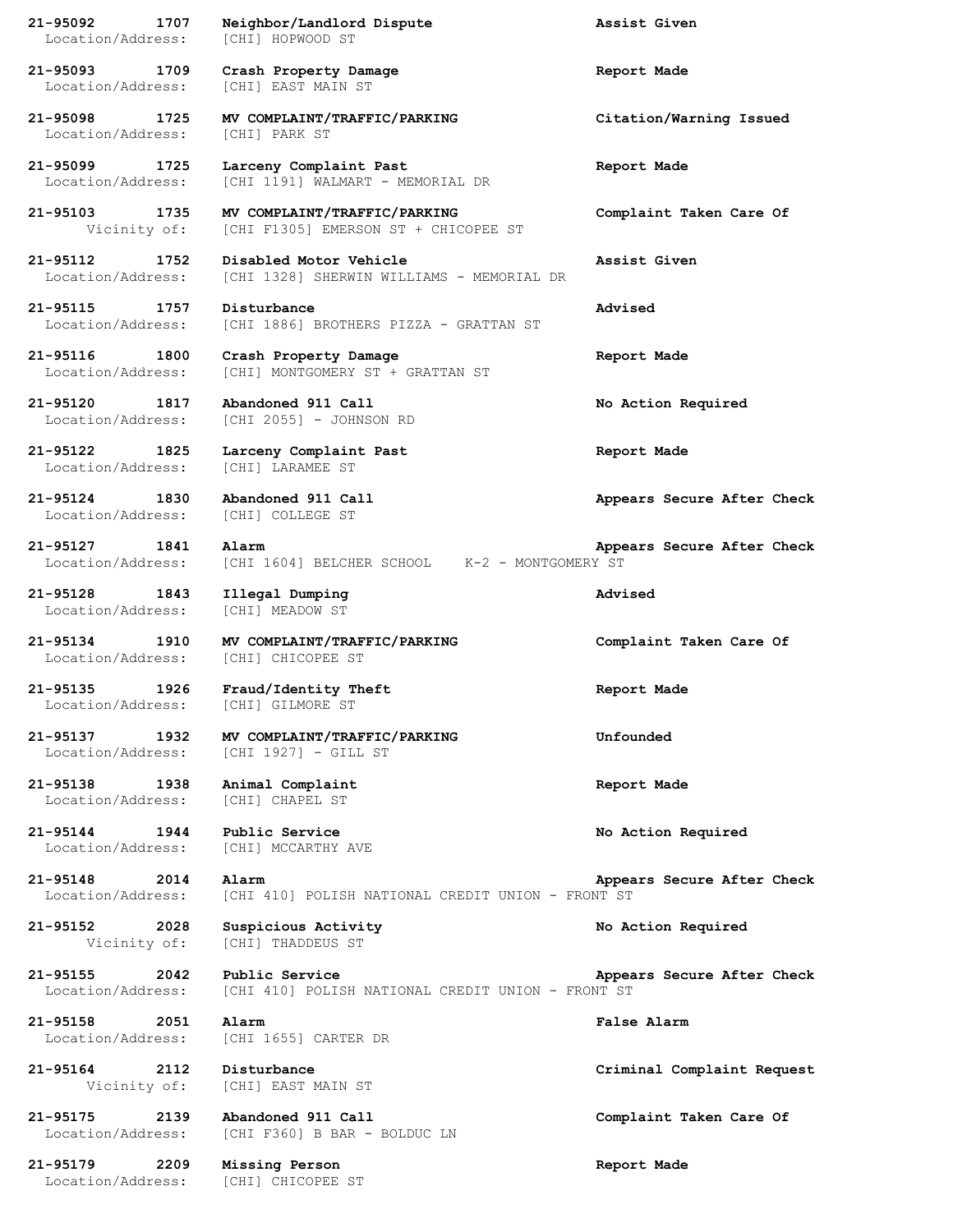| 21-95187<br>2228<br>Location/Address:              | Disturbance<br>[CHI F1340] - CHAPMAN ST                                                   | Complaint Taken Care Of    |
|----------------------------------------------------|-------------------------------------------------------------------------------------------|----------------------------|
| 21-95189<br>2311<br>Location/Address:              | Trespasser/Trespassing<br>[CHI 272] CHURCH OF GOD - CHICOPEE ST                           | Complaint Taken Care Of    |
| 21-95190 2328                                      | Abandoned 911 Call<br>Location/Address: [CHI 1287] CHANNEL 22 NEWS CENTER - BROADCAST CTR | No Action Required         |
| For Date: $08/27/2021$ - Friday                    |                                                                                           |                            |
| 21-95195<br>0005                                   | Abandoned 911 Call<br>Vicinity of: [CHI] COOLIDGE RD                                      | <b>False Alarm</b>         |
| 21-95205<br>$\overline{0020}$<br>Location/Address: | Traffic Assignment<br>[CHI] CENTER ST                                                     | No Action Required         |
| 0032<br>21-95209<br>Location/Address:              | Animal Complaint<br>[CHI 162] GERALDINES MUSIC BAR - SCHOOL ST                            | Complaint Taken Care Of    |
| 21-95223 0101<br>Location/Address:                 | Suspicious Activity<br>[CHI 1191] WALMART - MEMORIAL DR                                   | Advised                    |
| 21-95225 0104<br>Location/Address:                 | MV COMPLAINT/TRAFFIC/PARKING<br>[CHI] CENTER ST                                           | Advised                    |
| 21-95228 0112<br>Vicinity of:                      | Motor Vehicle Stop<br>[CHI] MCKINSTRY AVE                                                 | Citation/Warning Issued    |
| 21-95233<br>0120<br>Location/Address:              | Traffic Assignment<br>[CHI] CENTER ST                                                     | No Action Required         |
| 21-95255 0228<br>Location:                         | Public Service<br>[CHI] PHONE CALL                                                        | Advised                    |
| 21-95265<br>0308<br>Location/Address:              | Alarm<br>[CHI 830] BARRY SCHOOL, ANNA E. K-5 - CONNELL ST                                 | <b>False Alarm</b>         |
| $21 - 95276$<br>0553<br>Location/Address:          | Crash Personal Injury<br>[CHI] CENTER ST                                                  | Report Made                |
| 21-95295<br>0757<br>Location/Address:              | Traffic Assignment<br>[CHI] EAST ST                                                       | Citation/Warning Issued    |
| 21-95301<br>0806<br>Location/Address:              | Motor Vehicle Stop<br><b>[CHI] CRESTWOOD ST</b>                                           | Citation/Warning Issued    |
| 21-95306<br>0823<br>Location/Address:              | Motor Vehicle Stop<br>[CHI] EAST ST                                                       | Citation/Warning Issued    |
| 21-95310<br>0838<br>Location/Address:              | Motor Vehicle Stop<br>[CHI] FAIRVIEW AVE                                                  | Citation/Warning Issued    |
| $21 - 95323$<br>0901<br>Location/Address:          | Motor Vehicle Stop<br>[CHI] NEWBURY ST                                                    | Citation/Warning Issued    |
| 21-95328<br>0904<br>Location/Address:              | Trespasser/Trespassing<br>[CHI] ASINOF AVE                                                | Advised                    |
| 21-95333<br>0916<br>Location/Address:              | Disturbance<br>[CHI F1489] AUTO MALL - MEMORIAL DR                                        | Could not Locate           |
| 21-95336<br>0916<br>Location/Address:              | Warrant Service<br>[CHI] SCHOOL ST                                                        | Could not Locate           |
| 21-95339<br>0943<br>Location/Address:              | Motor Vehicle Stop<br>[CHI] GRATTAN ST                                                    | Citation/Warning Issued    |
| 21-95351<br>1014<br>Location/Address:              | Motor Vehicle Stop<br>[CHI] SCHOOL ST                                                     | Criminal Complaint Request |
| 21-95352<br>1018<br>Location/Address:              | Investigation/Follow Up<br>[CHI 2498] - CHURCH ST                                         | Complaint Taken Care Of    |
| $21 - 95359$<br>1039<br>Location/Address:          | Motor Vehicle Stop<br>[CHI] MCKINSTRY AVE                                                 | Citation/Warning Issued    |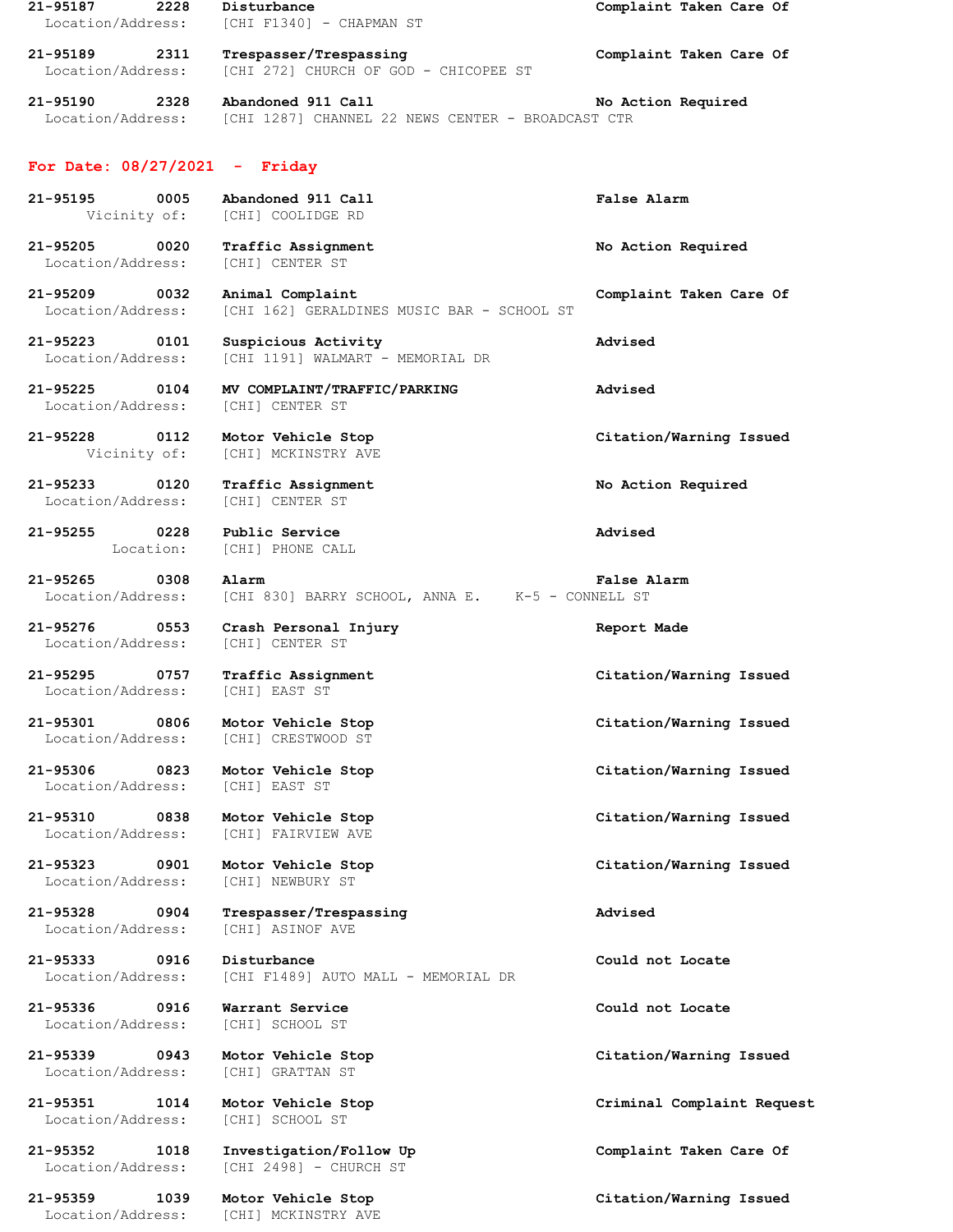**21-95364 1047 Public Service Advised** Location/Address: [CHI 2565] CHICOPEE POLICE SUBSTATION - C3 - CENTER ST **21-95363 1051 Motor Vehicle Stop Citation/Warning Issued** Location/Address: [CHI] MCKINSTRY AVE **21-95370 1115 Motor Vehicle Stop Citation/Warning Issued** Location/Address: [CHI F659] UNIQUE MOTORS - MEMORIAL DR **21-95378 1129 ASSIST OTHER AGENCY Assist Given** Location/Address: [CHI] COLUMBA ST **21-95382 1141 Crash Property Damage Assist Given** Location/Address: [CHI] BY 291 - FULLER RD **21-95385 1156 Firearms Investigation Report Made** Location/Address: [CHI] CASEY DR **21-95386 1214 Motor Vehicle Stop Citation/Warning Issued** Location/Address: [CHI 728] MCDONALDS - MEMORIAL DR **21-95391 1226 Crash Property Damage Report Made** Location/Address: [CHI] BRITTON ST + MEMORIAL DR **21-95392 1229 Motor Vehicle Stop Citation/Warning Issued** Location/Address: [CHI] EAST MAIN ST **21-95393 1229 Trespasser/Trespassing Assist Given** Location/Address: [CHI 250] WILLIAMS DISTRIBUTING CO. - BURNETT RD **21-95398 1236 Motor Vehicle Stop Citation/Warning Issued** Location/Address: [CHI 720] FAIRVIEW SERVICE CENTER INC - MEMORIAL DR **21-95405 1248 Warrant Service Report Made** Location: [CHI] HOLYOKE E.R. **21-95406 1255 Motor Vehicle Stop Criminal Complaint Request** Location/Address: [CHI 720] FAIRVIEW SERVICE CENTER INC - MEMORIAL DR **21-95408 1305 Motor Vehicle Stop Citation/Warning Issued** Location/Address: [CHI F1145] VERIZON - WESTOVER RD **21-95414 1326 Motor Vehicle Stop Citation/Warning Issued** Location/Address: [CHI] RIVEST CT **21-95427 1416 Missing Person Report Made** Location/Address: [CHI] CHICOPEE ST **21-95426 1418 MV COMPLAINT/TRAFFIC/PARKING Unfounded** Vicinity of: [CHI 999] A1 VARIETY - DALE ST **21-95431 1428 MV COMPLAINT/TRAFFIC/PARKING No Action Required** Location/Address: [CHI] DALE ST **21-95437 1441 Motor Vehicle Stop Citation/Warning Issued** Location/Address: [CHI] SHERIDAN ST **21-95441 1455 Motor Vehicle Stop Citation/Warning Issued** Location/Address: [CHI] SHERIDAN ST **21-95446 1512 Motor Vehicle Stop Citation/Warning Issued** Location/Address: [CHI 1705] DUVAL PRECISION GRINDING - SHERIDAN ST **21-95452 1519 Animal Complaint Advised** Location/Address: [CHI F1166] ROYAL BUFFET - MEMORIAL DR **21-95471 1615 Suspicious Activity Unfounded** Location/Address: [CHI] MARY ST **21-95523 1639 Service of a Summons Could not Locate** Location/Address: [CHI] ELMER DR **21-95498 1701 Public Service Advised** Location/Address: [CHI 2112] THEORY WELLNESS - FULLER RD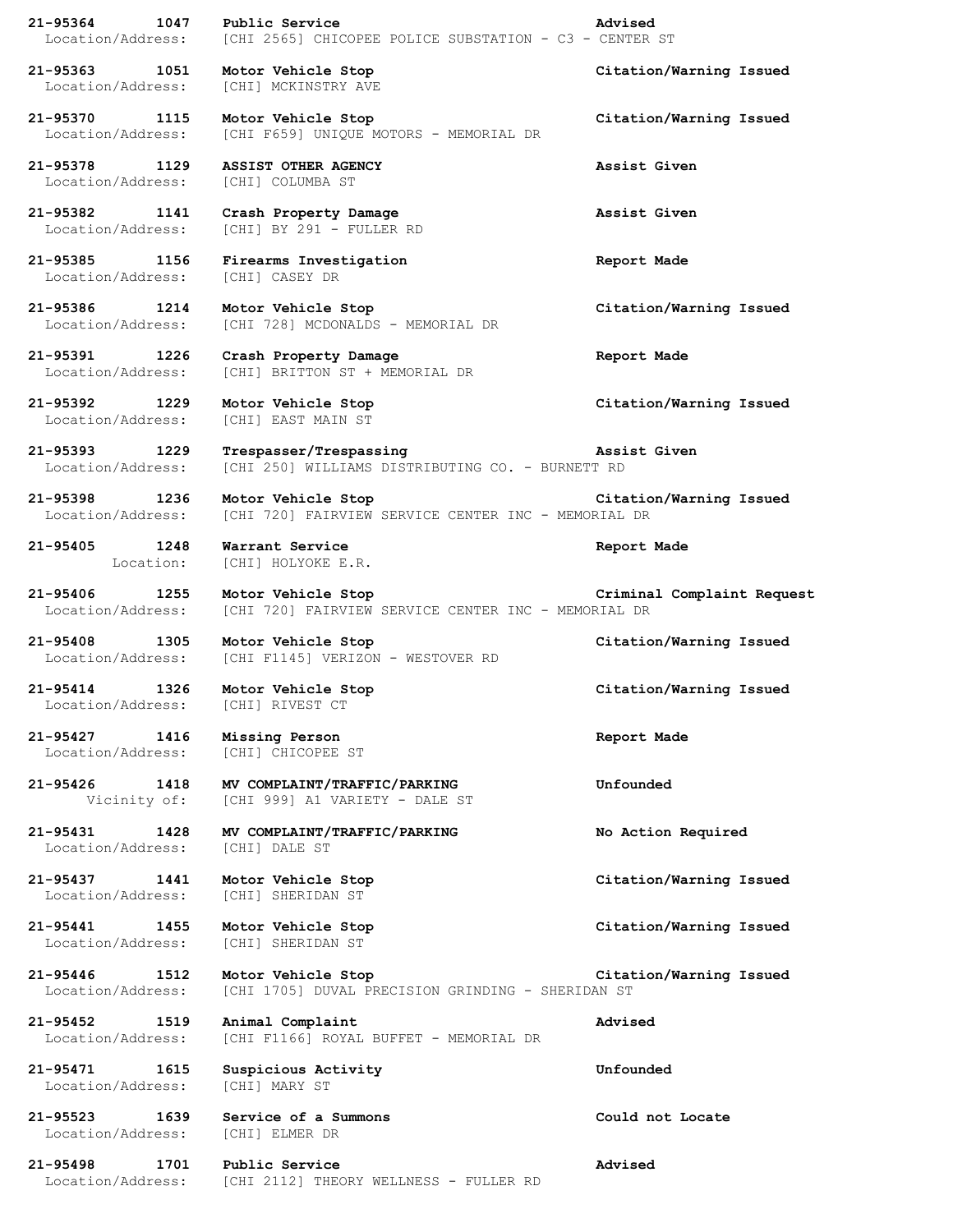**21-95502 1708 Suspicious Activity Assist Given** Location/Address: [CHI 444] WESTOVER TRAILER PARK - GRANBY RD **21-95506 1722 Larceny Complaint Past Report Made** Location/Address: [CHI] HORSESHOE DR **21-95518 1749 Public Service Arrest Made** Location/Address: [CHI 2498] CHICOPEE POLICE HEADQUARTERS - CHURCH ST **21-95522 1803 MV COMPLAINT/TRAFFIC/PARKING Complaint Taken Care Of** Location/Address: [CHI] DALE ST **21-95525 1808 Crash Personal Injury Report Made** [CHI 1583] LIBERTY TAX - BROADWAY **21-95529 1817 Crash Property Damage Could not Locate Could not Locate Location/Address:** [CHI 269] JENROSE WINES & LIQUORS - CHICOPEE ST [CHI 269] JENROSE WINES & LIQUORS - CHICOPEE ST **21-95534 1832 Public Service Report Made** Location/Address: [CHI 1604] BELCHER SCHOOL K-2 - MONTGOMERY ST **21-95536 1832 Crash Property Damage Report Made** Location/Address: [CHI 674] KENTUCKY FRIED CHICKEN - MEMORIAL DR **21-95540 1834 Crash Property Damage Report Made** Location/Address: [CHI 731] NORTH CHINA RESTAURANT - MEMORIAL DR **21-95546 1902 Suspicious Activity Could not Locate** Location/Address: [CHI] MEETINGHOUSE RD + MEADOW ST **21-95547 1907 Abandoned/Found Property Report Made** Location/Address: [CHI F739] - HENDRICK ST **21-95555 1936 Larceny Complaint Past Report Made** Location/Address: [CHI] CHICOPEE ST **21-95560 2001 Crash Property Damage Report Made** Location/Address: [CHI] BEECH ST **21-95568 2026 MV COMPLAINT/TRAFFIC/PARKING Unfounded** Location/Address: [CHI] PROSPECT ST **21-95570 2036 Neighbor/Landlord Dispute Advised** Location/Address: [CHI] EXCHANGE ST **21-95571 2041 Motor Vehicle Stop Advised** [CHI] SOUTH ST + SCHOOL ST **21-95578 2101 Alarm False Alarm** Location/Address: [CHI 615] J.S.D MECHANIAL, INC - SHERIDAN ST **21-95588 2149 Fireworks Complaint Could not Locate** Location/Address: [CHI] FITZPATRICK LN **21-95591 2203 Alarm False Alarm** Location/Address: [CHI 615] J.S.D MECHANIAL, INC - SHERIDAN ST **21-95594 2215 MV COMPLAINT/TRAFFIC/PARKING Could not Locate** Location/Address: [CHI] FRONT ST + CENTER ST **21-95596 2217 Disturbance Could not Locate** Location/Address: [CHI F1440] BUFFALO WILD WINGS - MEMORIAL DR **21-95605 2316 Motor Vehicle Stop Advised** Vicinity of: [CHI] CHICOPEE ST **21-95606 2320 Animal Complaint No Action Required** Location/Address: [CHI 1600] 733 GRILL - CHICOPEE ST **For Date: 08/28/2021 - Saturday 21-95617 0002 Abandoned 911 Call No Action Required** Vicinity of: [CHI] EAST MAIN ST **21-95629 0022 Alarm Report Made**

Location/Address: [CHI F407] GIGUERE USED APPLIANCES - EXCHANGE ST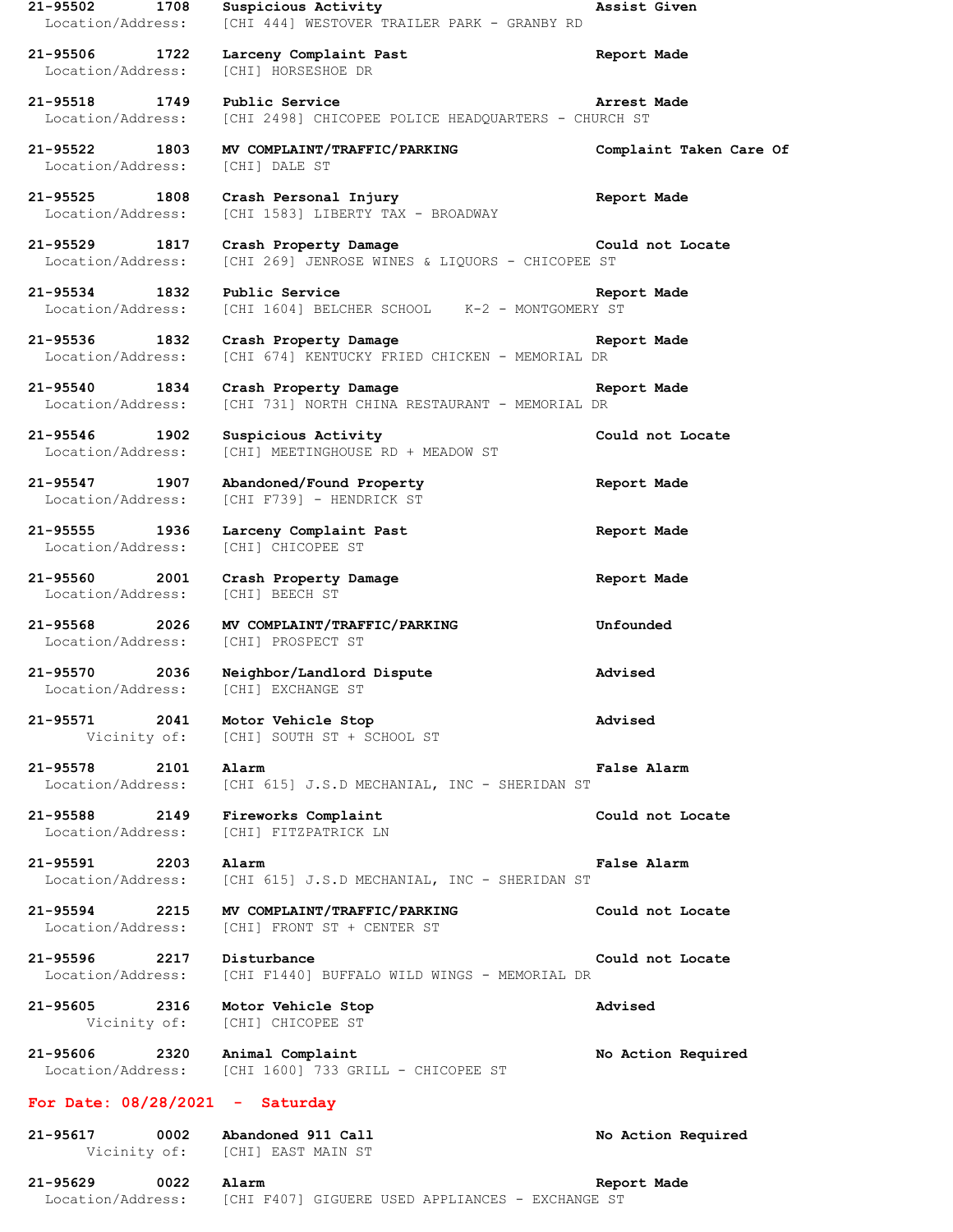**21-95657 0134 Alarm False Alarm** Location/Address: [CHI 2110] STOP & RUN - MONTGOMERY ST **21-95662 0142 Suspicious Activity Advised** Location/Address: [CHI F1342] CVS PHARMACY - CENTER ST **21-95678 0250 Abandoned 911 Call Criminal Complaint Request** Location/Address: [CHI] RIVERS AVE **21-95680 0259 Disturbance Advised** Location/Address: [CHI 1233] WINDSOR COURT APARTMENTS - MEMORIAL DR **21-95691 0416 Motor Vehicle Stop Advised** Location/Address: [CHI] MEMORIAL DR + MONTGOMERY ST **21-95700 0620 Alarm False Alarm** Location/Address: [CHI] BRITTON ST **21-95707 0729 Suspicious Activity Assist Given** Vicinity of: [CHI] BALTIC AVE **21-95721 0815 Crash Property Damage Report Made** Location/Address: [CHI] LAFAYETTE ST **21-95728 0826 Alarm False Alarm** Location/Address: [CHI 429] KNIGHTS OF COLUMBUS - GRANBY RD **21-95749 1004 ASSIST OTHER AGENCY Assist Given** Vicinity of: [CHI F1342] CVS PHARMACY - CENTER ST **21-95752 1017 Larceny Complaint Past Report Made** Location/Address: [CHI F682] DAIRY QUEEN - MEMORIAL DR **21-95756 1034 Motor Vehicle Stop Citation/Warning Issued** Location/Address: [CHI] FAIRVIEW AVE **21-95758 1034 Harassment/Threats Report Made** Location/Address: [CHI] CYRAN ST **21-95759 1036 Alarm False Alarm** Location/Address: [CHI] PENDEXTER AVE **21-95761 1046 Alarm False Alarm** Location/Address: [CHI F208] CAVALIER RESTAURANT, ALCOA CATERING - CHICOPEE ST **21-95762 1049 Transport Service Transport Complete** Location/Address: [LUD 1] HAMPDEN COUNTY JAIL - RANDALL RD **21-95768 1100 Unwanted Party/Undesirable Advised** Location/Address: [CHI] NASH ST **21-95781 1149 Trespasser/Trespassing Served in Hand** Location/Address: [CHI 2112] THEORY WELLNESS - FULLER RD **21-95784 1156 Motor Vehicle Stop Citation/Warning Issued** Location/Address: [CHI 82] COUNTRY TRADING POST - BURNETT RD **21-95787 1205 Motor Vehicle Stop Citation/Warning Issued** Location/Address: [CHI] BURNETT RD **21-95789 1207 Alarm False Alarm** Location/Address: [CHI] ELDRIDGE ST **21-95791 1213 Alarm False Alarm** Location/Address: [CHI 1160] CHICOPEE LIBRARY-EMILY PARTYKA CENTER BRANCH - FRONT ST **21-95792 1217 Motor Vehicle Stop Citation/Warning Issued** Location/Address: [CHI] BURNETT RD **21-95797 1232 Motor Vehicle Stop Citation/Warning Issued** Location/Address: [CHI F84] REPUBLIC SERVICES - BURNETT RD **21-95800 1246 Motor Vehicle Stop Citation/Warning Issued** Location/Address: [CHI F84] REPUBLIC SERVICES - BURNETT RD **21-95803 1255 Alarm False Alarm** Location/Address: [CHI 1380] LEBEL/LAVIGNE & DEADY GOSSLEN NSURANCE AGENCY - GRATTAN ST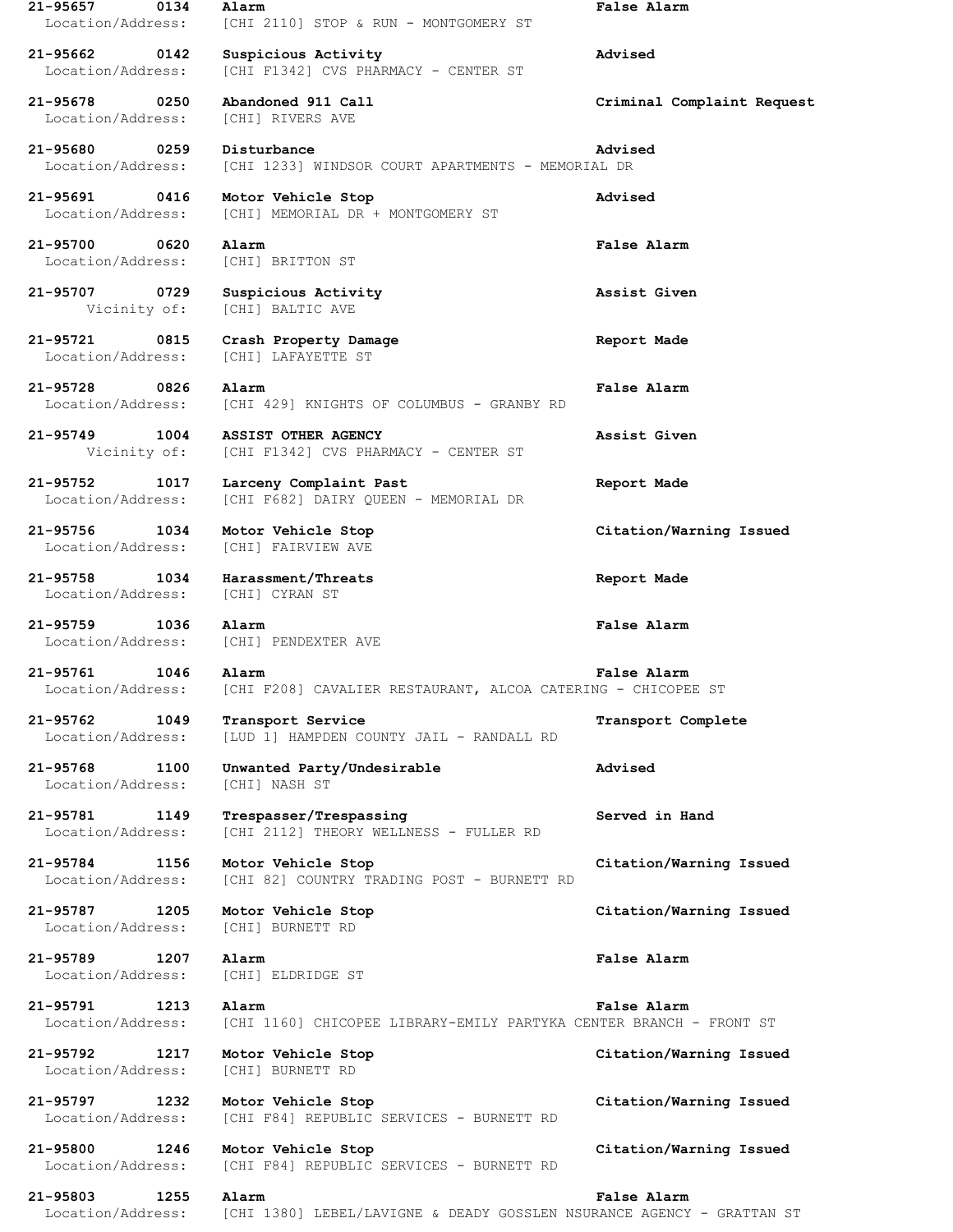**21-95805 1258 Motor Vehicle Stop Citation/Warning Issued**

Location/Address: [CHI F84] REPUBLIC SERVICES - BURNETT RD

**21-95809 1302 Alarm False Alarm** Location/Address: [CHI 1951] GELINAS & LEFEBVRE P.C. LAW OFFICES OF - GRATTAN ST

**21-95810 1303 Motor Vehicle Stop Citation/Warning Issued** Location/Address: [CHI F84] REPUBLIC SERVICES - BURNETT RD

**21-95812 1312 Motor Vehicle Stop Citation/Warning Issued** Location/Address: [CHI F84] REPUBLIC SERVICES - BURNETT RD

**21-95814 1312 Public Service Report Made** Location/Address: [CHI F894] INTERSTATE TOWING - WESTOVER RD

**21-95819 1332 Motor Vehicle Stop Citation/Warning Issued** Location/Address: [CHI F1281] FIRE STA # 4 - BURNETT RD

**21-95820 1346 Alarm False Alarm** Location/Address: [CHI] BOILEAU TER

**21-95826 1357 Missing Person Could not Locate** Location/Address: [CHI F1508] - CHICOPEE ST

**21-95828 1412 Motor Vehicle Stop Citation/Warning Issued** Location/Address: [CHI] MCKINSTRY AVE

**21-95829 1418 Crash Property Damage Report Made** Vicinity of: [CHI] SOUTH ST + SPRINGFIELD ST

**21-95840 1512 Unwanted Party/Undesirable Could not Locate** Location/Address: [CHI 358] GOLDEN NOZZLE CAR WASH - MONTGOMERY ST

**21-95848 1551 Crash Property Damage Report Made** Location/Address: [CHI] ST JAMES AVE + BEAUCHAMP TER

**21-95850 1554 Missing Person No Action Required** Location/Address: [CHI F641] WENDYS OLD FASHIONED HAMBURGERS - MEMORIAL DR

**21-95860 1613 Alarm False Alarm** Location/Address: [CHI] BOILEAU TER

**21-95864 1624 Alarm False Alarm** Location/Address: [CHI 615] J.S.D MECHANIAL, INC - SHERIDAN ST

**21-95869 1636 MV COMPLAINT/TRAFFIC/PARKING Could not Locate** Vicinity of: [CHI] MCKINSTRY AVE

**21-95870 1641 Crash Property Damage Advised** Vicinity of: [CHI] MONTGOMERY ST

**21-95876 1706 MV COMPLAINT/TRAFFIC/PARKING Could not Locate** Location/Address: [CHI] MEADOW ST

**21-95878 1706 Abandoned/Found Property Complaint Taken Care Of** Location/Address: [CHI 2498] CHICOPEE POLICE HEADQUARTERS - CHURCH ST

**21-95879 1709 Public Service No Action Required** Location/Address: [CHI 2109] JEFFREY'S CORNER - GRANBY RD

**21-95888 1734 MV COMPLAINT/TRAFFIC/PARKING Advised** Location/Address: [CHI] OLD LYMAN RD

**21-95892 1742 Abandoned 911 Call False Alarm** Vicinity of: [CHI] CHATHAM ST

**21-95893 1744 ASSIST OTHER AGENCY Assist Given** Location/Address: [CHI 2232] EXCHANGE ST

**21-95896 1807 Abandoned 911 Call No Action Required** Vicinity of: [CHI F685] FRONTERA GRILL - MEMORIAL DR

**21-95898 1814 ASSIST OTHER AGENCY Could not Locate** Location/Address: [CHI] GRATTAN ST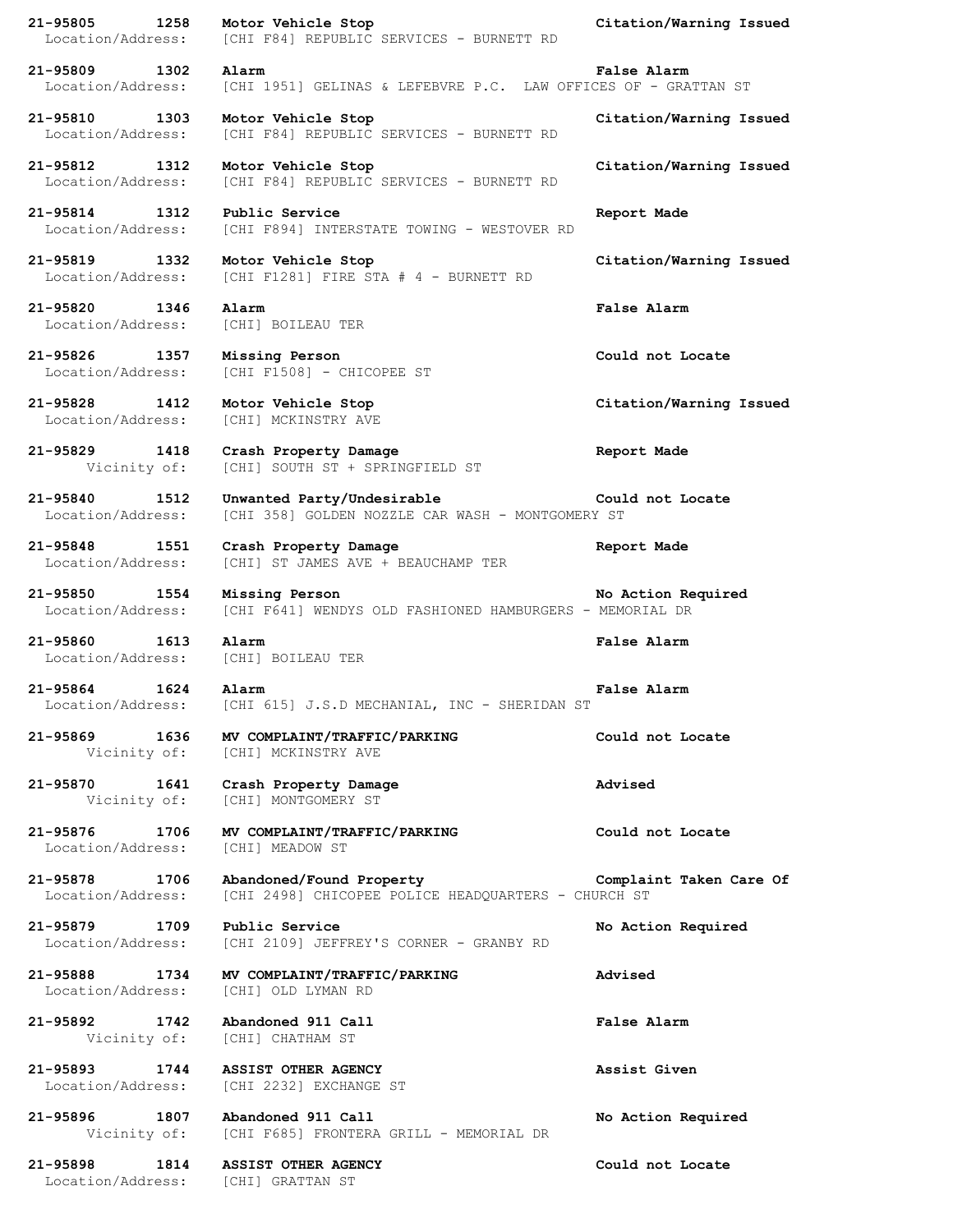**21-95900 1818 MV COMPLAINT/TRAFFIC/PARKING Unfounded** Vicinity of: [CHI] GRANBY RD + SPRINGFIELD ST **21-95902 1834 Abandoned 911 Call Could not Locate** Location/Address: [CHI] GARAGE APT - GRATTAN ST **21-95903 1839 Transport Service Transport Complete** Location/Address: [LUD 1] HAMPDEN COUNTY JAIL - RANDALL RD **21-95904 1843 Public Service Arrest Made** Location/Address: [CHI] MEMORIAL DR **21-95909 1905 Animal Complaint No Action Required** Vicinity of: [CHI] BRENTWOOD TER **21-95912 1918 Alarm False Alarm** Location/Address: [CHI] MAPLE ST **21-95915 1953 Motor Vehicle Stop Citation/Warning Issued** Location/Address: [CHI] MEADOW ST + THOMAS ST **21-95917 2028 Public Service Assist Given** Location/Address: [CHI 1161] LORRAINES SOUP KITCHEN - PENDEXTER AVE **21-95931 2114 Harassment/Threats Advised** Location/Address: [CHI] MERCEDES ST **21-95935 2134 Suspicious Activity Could not Locate** Location/Address: [CHI] GREEN ST + MCCARTHY AVE **21-95942 2208 Transport Service Transport Complete** Location/Address: [LUD 1] HAMPDEN COUNTY JAIL - RANDALL RD **21-95943 2208 Suspicious Activity Advised** Vicinity of: [CHI] NEW LUDLOW RD **21-95952 2235 Animal Complaint Could not Locate** Location/Address: [CHI] MASSPIKE RAMP - MONTGOMERY ST **21-95953 2235 Unwanted Party/Undesirable No Action Required** Vicinity of: [CHI 1761] RESIDENCE INN BY MARRIOTT - MEMORIAL DR **21-95955 2242 Abandoned 911 Call No Action Required** Location/Address: [CHI 3724] - ARNOLD AVE **21-95960 2252 Disturbance Complaint Taken Care Of** Location/Address: [CHI] OLKO CIR **21-95972 2346 MV COMPLAINT/TRAFFIC/PARKING Complaint Taken Care Of** Location/Address: [CHI 299] PRESTON PARK - ACCESS RD **21-95973 2347 Firearms/Shots Fired/Gun Shots Could not Locate** Vicinity of: [CHI] HARDING ST **For Date: 08/29/2021 - Sunday 21-95989 0023 Motor Vehicle Stop Citation/Warning Issued** Location/Address: [CHI 574] PRIDE - MONTGOMERY ST **21-95994 0034 Motor Vehicle Stop Citation/Warning Issued** Location/Address: [CHI] SHAWINIGAN DR **21-96008 0140 Alarm False Alarm** Location/Address: [CHI] ROOSEVELT AVE **21-96009 0145 Motor Vehicle Stop Citation/Warning Issued** Location/Address: [CHI] MEADOW ST + ALDEN ST **21-96024 0234 Motor Vehicle Stop Citation/Warning Issued** Location/Address: [CHI] YVONNE ST **21-96029 0253 Traffic Assignment No Action Required** Location/Address: [CHI] CENTER ST **21-96037 0318 Motor Vehicle Stop Citation/Warning Issued**

Location/Address: [CHI 1191] WALMART - MEMORIAL DR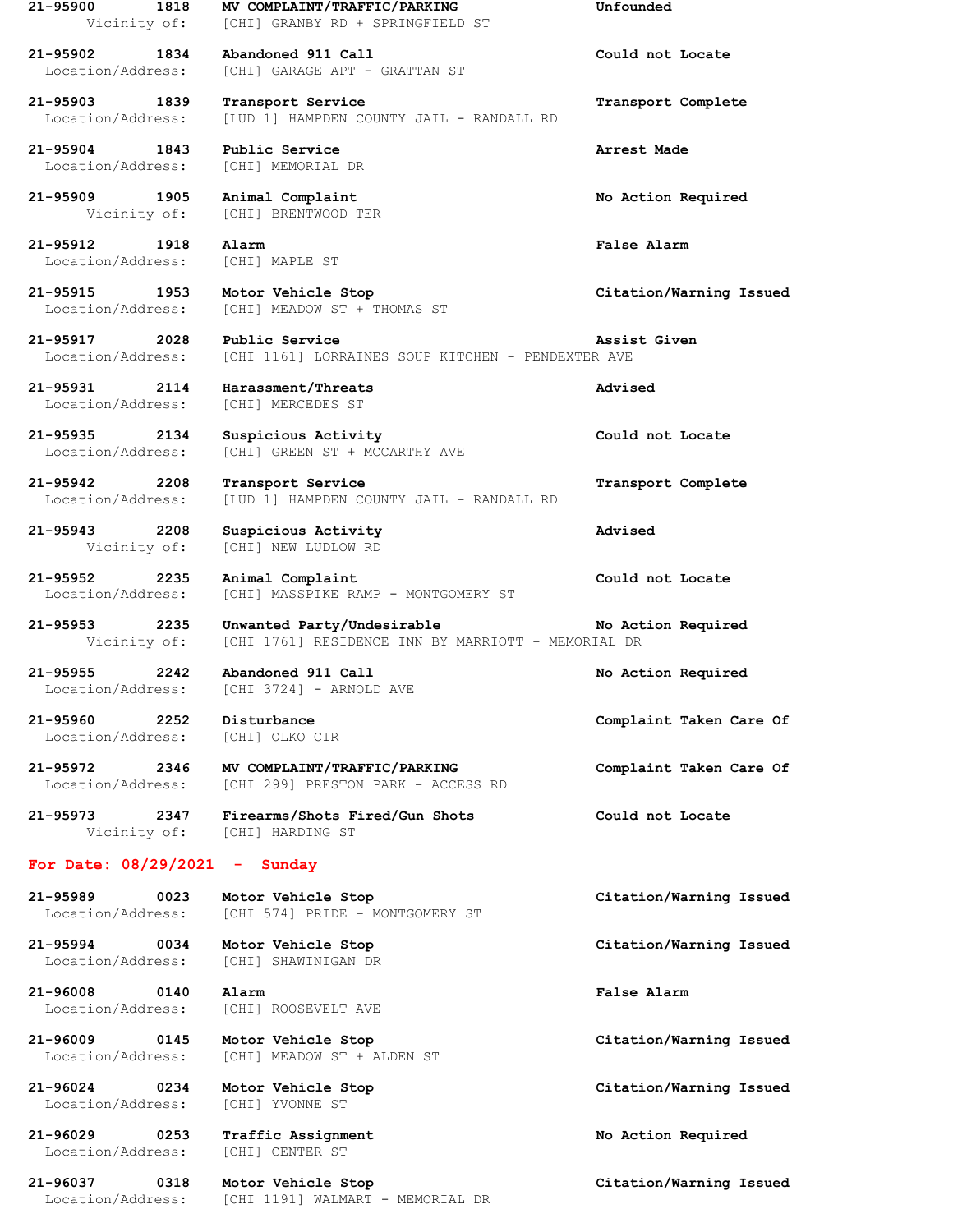**21-96041 0343 Abandoned 911 Call No Action Required** Location/Address: [CHI] GRAPE ST

Location/Address: [CHI] BROADWAY

Location/Address: [CHI] BROADWAY

Location/Address: [CHI] DWIGHT ST

**21-96048 0431 Motor Vehicle Stop Citation/Warning Issued** Location/Address: [CHI] CHICOPEE ST + JOY ST

**21-96055 0618 Crash Property Damage Report Made** Location/Address: [CHI 1533] PRIDE TRUCK STOP - BURNETT RD

**21-96056 0622 Alarm False Alarm** Location/Address: [CHI 2110] STOP & RUN - MONTGOMERY ST

**21-96064 0717 Disturbance Unfounded** Location/Address: [CHI] BEFORE OVERPASS - GRANBY RD

Location/Address: [CHI] ST JAMES AVE

**21-96081 0816 Motor Vehicle Stop Citation/Warning Issued** Location/Address: [CHI F255] NATIVITY CHURCH - CHICOPEE ST

**21-96086 0823 Motor Vehicle Stop Citation/Warning Issued** Location/Address: [CHI F255] NATIVITY CHURCH - CHICOPEE ST

Location/Address: [CHI] ST JAMES AVE

**21-96095 0832 Motor Vehicle Stop Citation/Warning Issued** Location/Address: [CHI F255] NATIVITY CHURCH - CHICOPEE ST

**21-96098 0839 Alarm False Alarm** Location/Address: [CHI 2122] TUNSTALL CORPORATION - SHERIDAN ST

**21-96100 0843 Motor Vehicle Stop Citation/Warning Issued** Location/Address: [CHI F255] NATIVITY CHURCH - CHICOPEE ST

**21-96102 0846 Larceny Complaint Past Criminal Complaint Request**

**21-96104 0855 Motor Vehicle Stop Citation/Warning Issued** Location/Address: [CHI F255] NATIVITY CHURCH - CHICOPEE ST

**21-96116 0942 Motor Vehicle Stop Citation/Warning Issued** Location/Address: [CHI F255] NATIVITY CHURCH - CHICOPEE ST

**21-96120 0942 Public Service Report Made** Location/Address: [CHI] CHAPIN ST

**21-96119 0952 Motor Vehicle Stop Citation/Warning Issued** Location/Address: [CHI F200] NEW TO YOU - CHICOPEE ST

**21-96121 0954 Motor Vehicle Stop Citation/Warning Issued** Location/Address: [CHI 1396] CZAR DISTRIBUTING INC. - BUCKLEY BLVD

**21-96122 1002 Motor Vehicle Stop Citation/Warning Issued** Location/Address: [CHI 1396] CZAR DISTRIBUTING INC. - BUCKLEY BLVD

**21-96124 1004 Stolen M/V L/P Report Report Made** Location/Address: [CHI 1658] THE APARTMENTS AT AMES PRIVILEGE - SPRINGFIELD ST

**21-96126 1008 Motor Vehicle Stop Citation/Warning Issued** Location/Address: [CHI] CHICOPEE ST

**21-96130 1016 Motor Vehicle Stop Citation/Warning Issued** Location/Address: [CHI 1396] CZAR DISTRIBUTING INC. - BUCKLEY BLVD

**21-96133 1026 Motor Vehicle Stop Citation/Warning Issued** Location/Address: [CHI 865] UNIQUE AUTO INC - PROSPECT ST

**21-96136 1038 Disabled Motor Vehicle Assist Given** Location/Address: [CHI 592] SUNOCO - F.L. ROBERTS - MONTGOMERY ST

**21-96072 0800 Motor Vehicle Stop Citation/Warning Issued**

**21-96079 0814 Motor Vehicle Stop Citation/Warning Issued**

**21-96091 0826 Motor Vehicle Stop Citation/Warning Issued**

**21-96099 0840 Motor Vehicle Stop Citation/Warning Issued**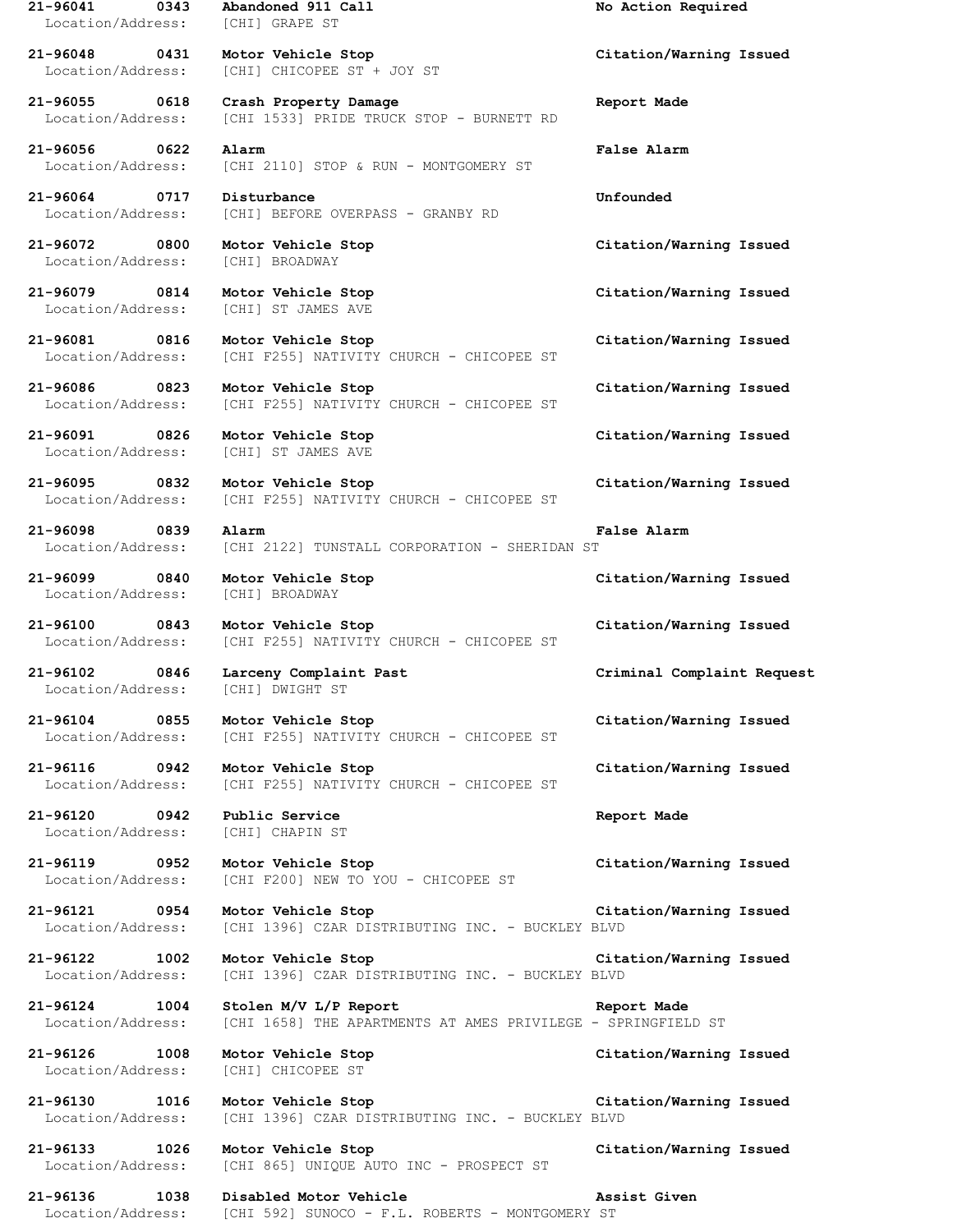**21-96142 1107 Motor Vehicle Stop Citation/Warning Issued** Location/Address: [CHI] PROSPECT ST **21-96144 1114 Motor Vehicle Stop Citation/Warning Issued**

Location/Address: [CHI] PENDLETON AVE

**21-96152 1159 Motor Vehicle Stop Citation/Warning Issued** Location/Address: [CHI 719] PRICE RITE - MEMORIAL DR

**21-96166 1236 Larceny Complaint Past Report Made** Location/Address: [CHI] RAILROAD ROW

Location/Address:

Location/Address: [CHI] BURNETT RD

Location/Address: [CHI] GRATTAN ST

**21-96210 1455 Missing Person No Action Required** Location/Address: [CHI] MARBLE AVE

**21-96214 1514 ASSIST OTHER AGENCY Assist Given** Location/Address: [CHI] ROBBINS RD

**21-96232 1617 Disturbance Advised** Location/Address: [CHI] ELCON DR

**21-96170 1240 MV COMPLAINT/TRAFFIC/PARKING Could not Locate** Location/Address: [CHI 837] LITWIN SCHOOL, SGT. ROBERT R. K-5 - LITWIN LN

**21-96172 1314 Firearms/Shots Fired/Gun Shots Report Made**

**21-96193 1415 Neighbor/Landlord Dispute Advised** Location/Address: [CHI] LEONARD ST

Location/Address: [CHI] MCKINSTRY AVE

**21-96195 1421 MV COMPLAINT/TRAFFIC/PARKING Unfounded** Location/Address: [CHI] CHICOPEE ST

**21-96196 1422 MV COMPLAINT/TRAFFIC/PARKING Could not Locate** Location/Address: [CHI] SOUTHERN DR

**21-96197 1423 Shoplifter Report Made** Location/Address: [CHI XF1652] FAMILY DOLLAR - MEADOW ST

**21-96200 1433 MV COMPLAINT/TRAFFIC/PARKING Could not Locate** Location/Address: [CHI] LARIVIERE DR

**21-96208 1451 MV COMPLAINT/TRAFFIC/PARKING Could not Locate** Location/Address: [CHI 837] LITWIN SCHOOL, SGT. ROBERT R. K-5 - LITWIN LN

**21-96220 1541 Suspicious Activity Advised** Location/Address: [CHI 1233] WINDSOR COURT APARTMENTS - MEMORIAL DR

**21-96224 1601 MV COMPLAINT/TRAFFIC/PARKING Could not Locate** Location/Address: [CHI] SESAME DR

**21-96229 1613 Disabled Motor Vehicle Assist Given** Vicinity of: [CHI] CHURCH ST + GROVE ST

**21-96242 1653 Abandoned 911 Call No Action Required** Location/Address: [CHI] WOODCREST CIR

**21-96248 1706 Fraud/Identity Theft Report Made** Location/Address: [CHI 252] DUNKIN DONUTS - MEADOW ST

**21-96252 1713 Mal Damage/VANDALISM-Past No Action Required** Location/Address: [CHI] GROCKI DR

**21-96265 1805 Crash Property Damage Report Made** Location: [CHI] 391 OFF RAMP EXIT 4 ON GRATTAN ST

**21-96194 1420 Motor Vehicle Stop Citation/Warning Issued**

**21-96199 1431 Missing Person Complaint Taken Care Of**

**21-96204 1441 Motor Vehicle Stop Citation/Warning Issued**